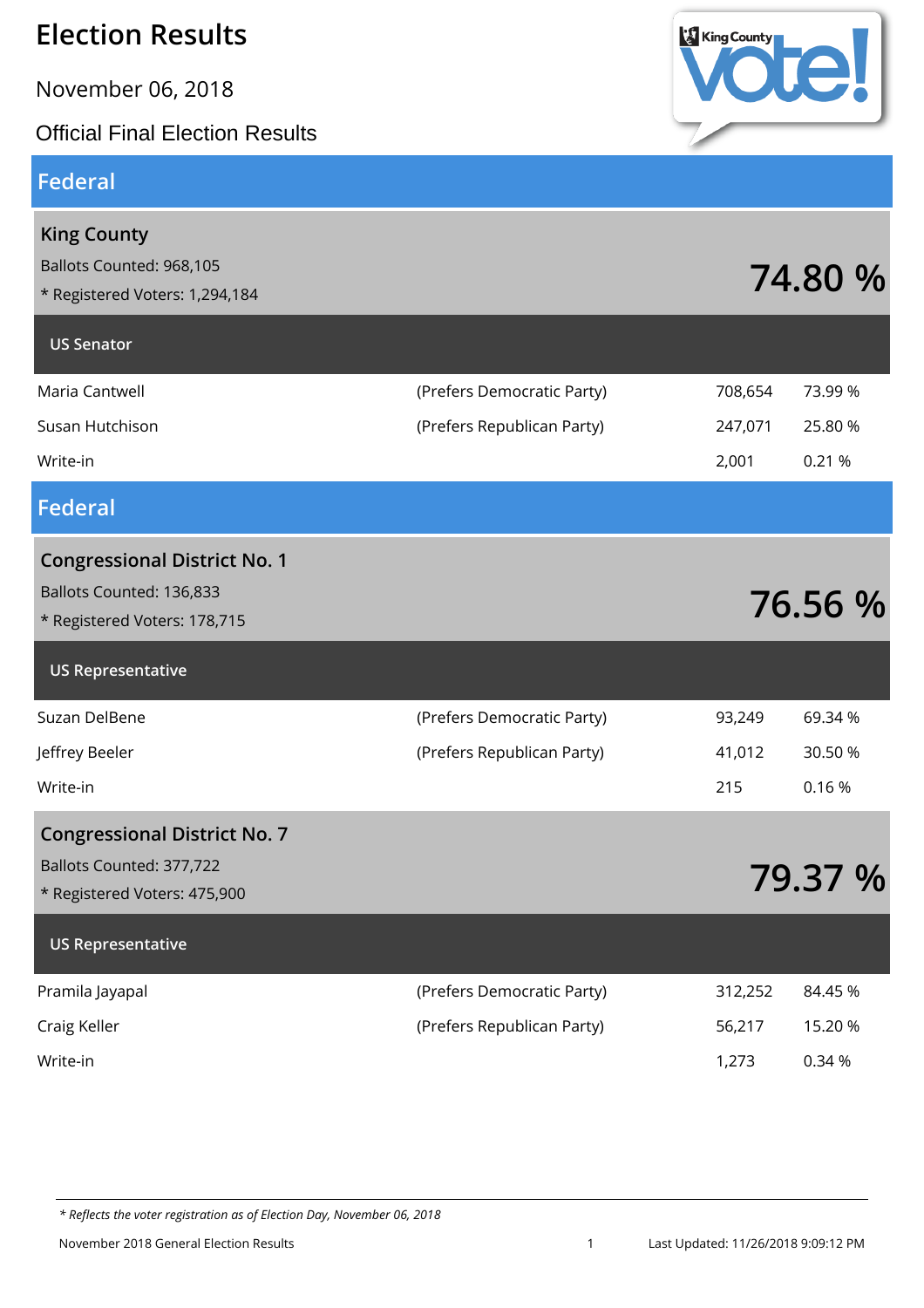November 06, 2018

Official Final Election Results

#### **Federal**

| <b>Congressional District No. 8</b><br>Ballots Counted: 188,759<br>* Registered Voters: 254,619 |                            |         | 74.13 % |
|-------------------------------------------------------------------------------------------------|----------------------------|---------|---------|
| <b>US Representative</b>                                                                        |                            |         |         |
| Dino Rossi                                                                                      | (Prefers GOP Party)        | 77,306  | 41.68%  |
| Kim Schrier                                                                                     | (Prefers Democratic Party) | 107,064 | 57.72 % |
| Write-in                                                                                        |                            | 1,107   | 0.60%   |
| <b>Congressional District No. 9</b>                                                             |                            |         |         |
| Ballots Counted: 264,791                                                                        |                            |         | 68.79 % |
| * Registered Voters: 384,950                                                                    |                            |         |         |
| <b>US Representative</b>                                                                        |                            |         |         |
| Adam Smith                                                                                      | (Prefers Democratic Party) | 157,334 | 65.58 % |
| Sarah Smith                                                                                     | (Prefers Democratic Party) | 75,013  | 31.27 % |
| Write-in                                                                                        |                            | 7,563   | 3.15 %  |
| <b>State</b>                                                                                    |                            |         |         |
| <b>King County</b>                                                                              |                            |         |         |
| Ballots Counted: 968,105                                                                        |                            |         | 74.80 % |
| * Registered Voters: 1,294,184                                                                  |                            |         |         |
| <b>Initiative Measure No. 1631</b>                                                              |                            |         |         |
| Yes                                                                                             |                            | 552,558 | 57.78 % |
| No                                                                                              |                            | 403,675 | 42.22 % |
| <b>Initiative Measure No. 1634</b>                                                              |                            |         |         |
| Yes                                                                                             |                            | 430,934 | 45.22 % |
| No                                                                                              |                            | 521,970 | 54.78 % |
|                                                                                                 |                            |         |         |

*\* Reflects the voter registration as of Election Day, November 06, 2018*



November 2018 General Election Results 2 Last Updated: 11/26/2018 9:09:12 PM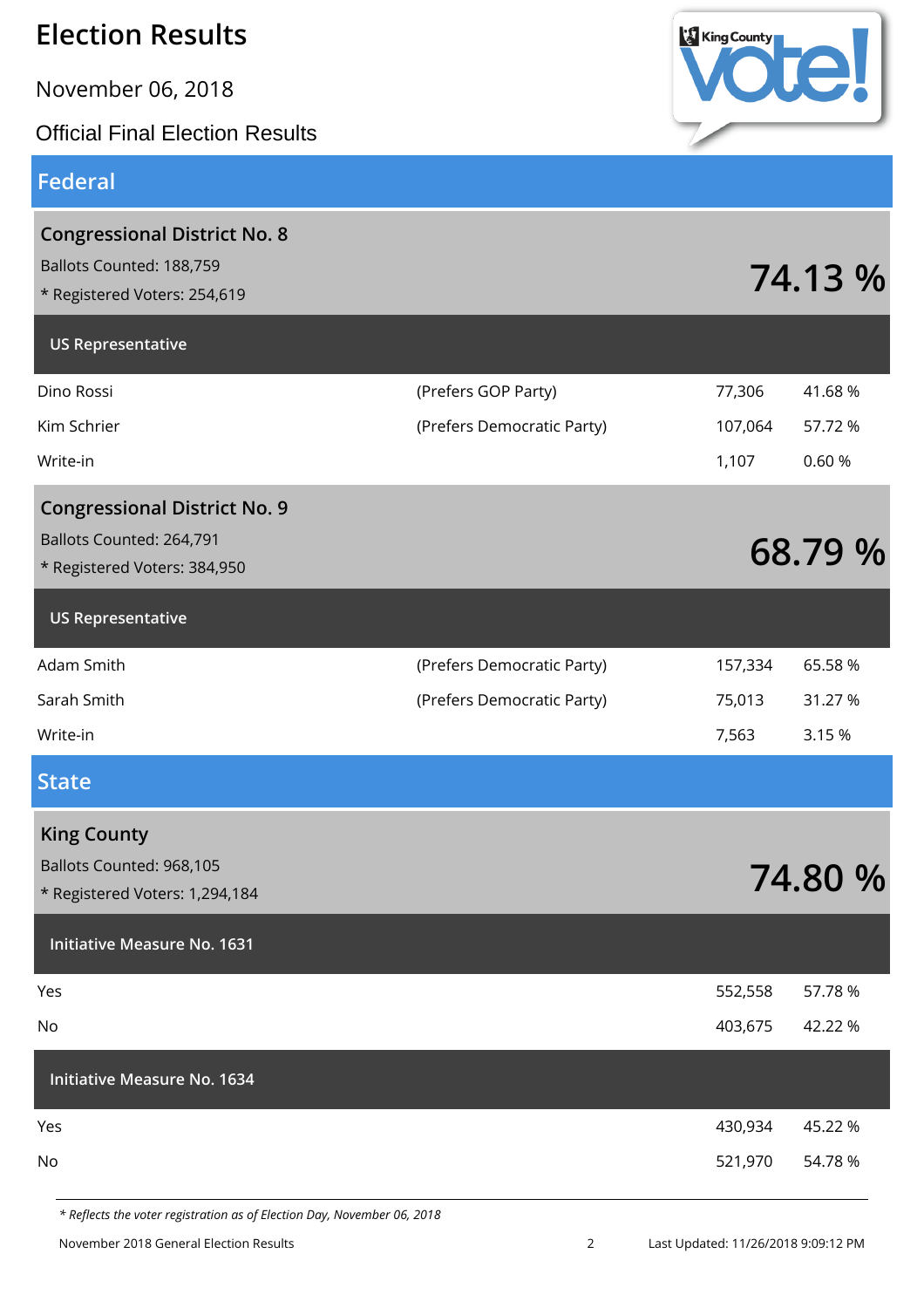November 06, 2018

#### Official Final Election Results



| <b>State</b>                                           |                            |         |         |
|--------------------------------------------------------|----------------------------|---------|---------|
| <b>Initiative Measure No. 1639</b>                     |                            |         |         |
| Yes                                                    |                            | 732,773 | 76.42 % |
| No                                                     |                            | 226,117 | 23.58 % |
| <b>Initiative Measure No. 940</b>                      |                            |         |         |
| Yes                                                    |                            | 684,348 | 71.87 % |
| No                                                     |                            | 267,831 | 28.13%  |
| <b>Advisory Vote No. 19</b>                            |                            |         |         |
| Repealed                                               |                            | 352,655 | 39.10 % |
| Maintained                                             |                            | 549,331 | 60.90%  |
| Legislative District No. 1                             |                            |         |         |
| Ballots Counted: 21,739<br>* Registered Voters: 28,313 |                            |         | 76.78 % |
| <b>Representative Position No. 1</b>                   |                            |         |         |
| Derek Stanford                                         | (Prefers Democratic Party) | 15,194  | 73.23 % |
| Josh Colver                                            | (Prefers Republican Party) | 5,520   | 26.60%  |
| Write-in                                               |                            | 34      | 0.16%   |
| <b>Representative Position No. 2</b>                   |                            |         |         |
| Shelley Kloba                                          | (Prefers Democratic Party) | 14,002  | 67.51 % |
| Debra Blodgett                                         | (Prefers Republican Party) | 6,715   | 32.37 % |
| Write-in                                               |                            | 25      | 0.12%   |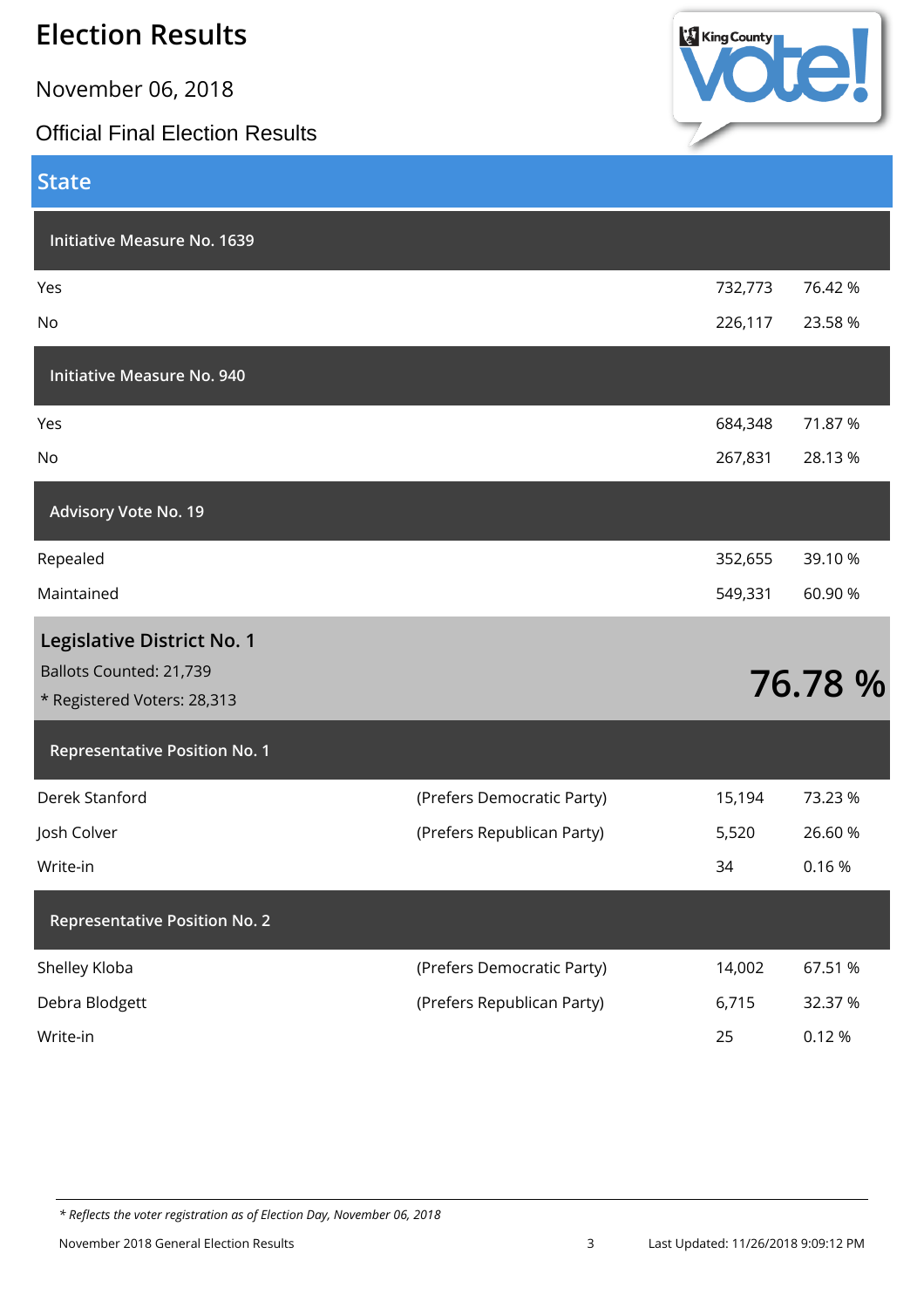November 06, 2018

#### **State**

| <b>Official Final Election Results</b>                                                       |                                                          |                        |                              |
|----------------------------------------------------------------------------------------------|----------------------------------------------------------|------------------------|------------------------------|
| State                                                                                        |                                                          |                        |                              |
| Legislative District No. 5<br>Ballots Counted: 78,071<br>* Registered Voters: 100,348        |                                                          |                        | 77.80 %                      |
| <b>Representative Position No. 1</b>                                                         |                                                          |                        |                              |
| <b>Bill Ramos</b><br>Chad Magendanz<br>Write-in                                              | (Prefers Democratic Party)<br>(Prefers Republican Party) | 38,972<br>36,692<br>93 | 51.44 %<br>48.43 %<br>0.12 % |
| <b>Representative Position No. 2</b>                                                         |                                                          |                        |                              |
| Lisa Callan<br>Paul Graves<br>Write-in                                                       | (Prefers Democratic Party)<br>(Prefers Republican Party) | 39,330<br>35,944<br>78 | 52.20 %<br>47.70 %<br>0.10%  |
| <b>Legislative District No. 11</b><br>Ballots Counted: 52,092<br>* Registered Voters: 78,550 |                                                          |                        | 66.32 %                      |
| <b>Representative Position No. 1</b>                                                         |                                                          |                        |                              |
| Zack Hudgins<br>Write-in                                                                     | (Prefers Democratic Party)                               | 36,327<br>1,353        | 96.41 %<br>3.59%             |
| <b>Representative Position No. 2</b>                                                         |                                                          |                        |                              |
| Steve Bergquist                                                                              | (Prefers Democratic Party)                               | 36,300                 | 96.68%                       |

Write-in 1,245 3.32 %

*\* Reflects the voter registration as of Election Day, November 06, 2018*



King County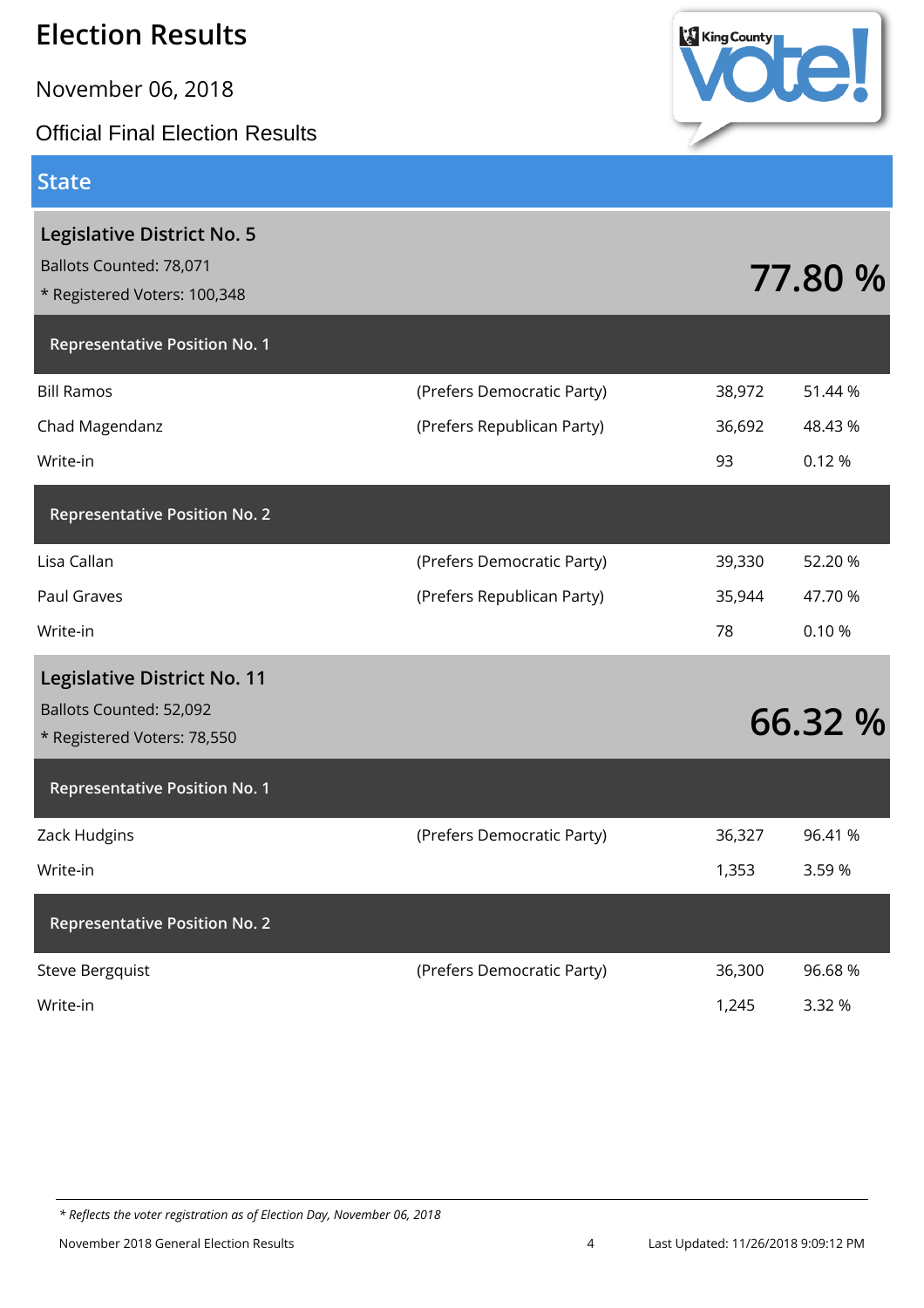November 06, 2018

Official Final Election Results

**Legislative District No. 30**

Ballots Counted: 45,620

**State Senator**

#### **State**



| Claire Wilson                        | (Prefers Democratic Party) | 24,316 | 54.47 %                            |
|--------------------------------------|----------------------------|--------|------------------------------------|
| Write-in                             |                            | 123    | 0.28%                              |
| <b>Representative Position No. 1</b> |                            |        |                                    |
| Mike Pellicciotti                    | (Prefers Democratic Party) | 27,239 | 61.53 %                            |
| Linda Kochmar                        | (Prefers GOP Party)        | 16,948 | 38.28 %                            |
| Write-in                             |                            | 85     | 0.19%                              |
| <b>Representative Position No. 2</b> |                            |        |                                    |
| Kristine M. Reeves                   | (Prefers Democratic Party) | 28,276 | 64.57 %                            |
| Mark Greene                          | (Prefers G.O.P. Party)     | 15,415 | 35.20 %                            |
| Write-in                             |                            | 103    | 0.24 %                             |
| <b>Legislative District No. 31</b>   |                            |        |                                    |
| Ballots Counted: 19,368              |                            |        | $\epsilon$ $\sim$ $\epsilon$<br>n/ |

# Eallots Counted: 19,368<br>
\* Registered Voters: 27,732<br>
\* Registered Voters: 27,732 **State Senator** Phil Fortunato **10,881** 58.00 % (Prefers Republican Party) 10,881 58.00 % Immaculate Ferreria **1988** (Prefers Democratic Party) 7,852 41.85 % Write-in 28 0.15 %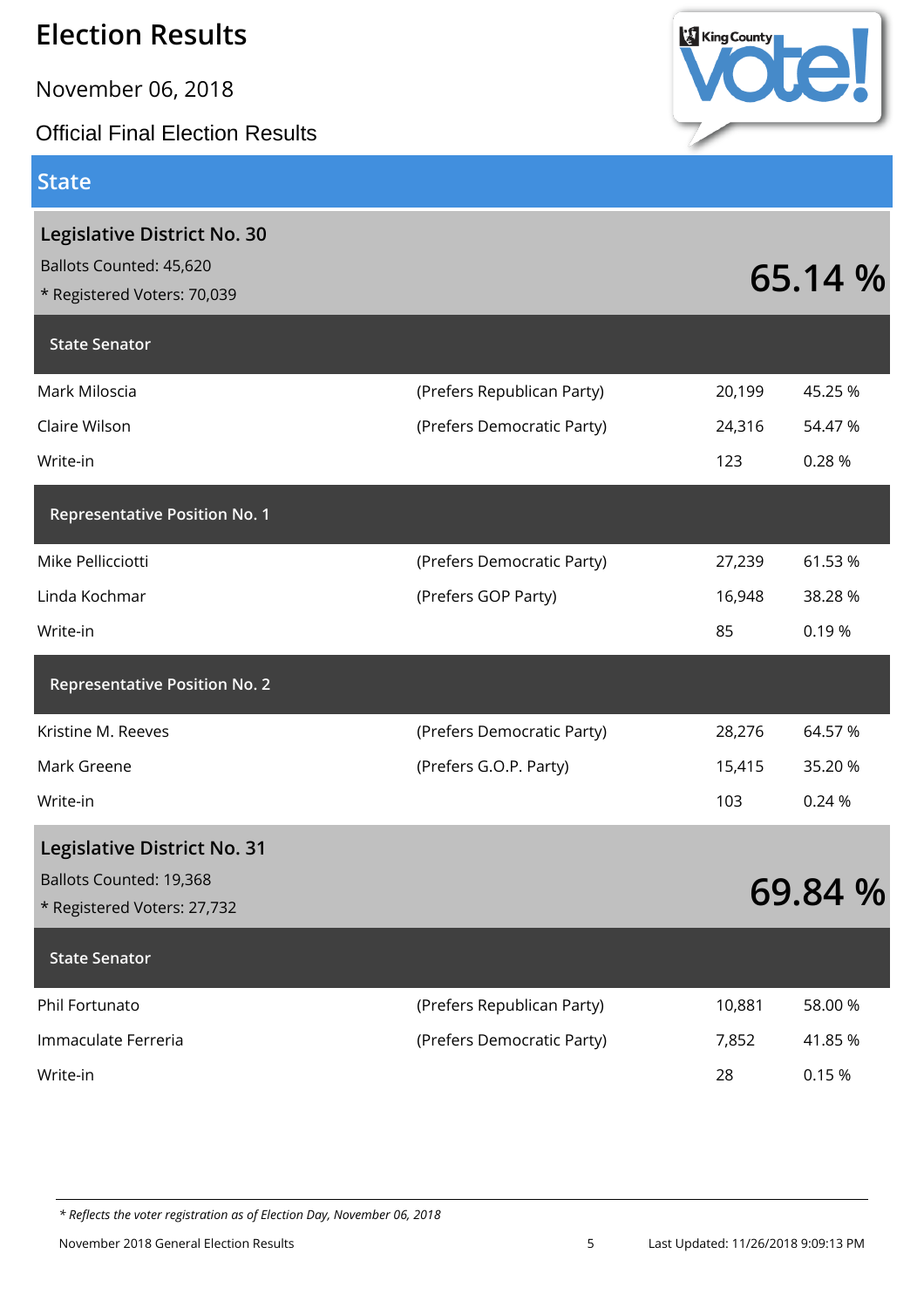November 06, 2018

#### Official Final Election Results



#### **State**

| <b>Representative Position No. 1</b>                                                  |                            |        |         |
|---------------------------------------------------------------------------------------|----------------------------|--------|---------|
| Drew Stokesbary                                                                       | (Prefers Republican Party) | 10,615 | 57.03 % |
| Victoria Mena                                                                         | (Prefers Democratic Party) | 7,979  | 42.87%  |
| Write-in                                                                              |                            | 19     | 0.10%   |
| <b>Representative Position No. 2</b>                                                  |                            |        |         |
| Morgan Irwin                                                                          | (Prefers Republican Party) | 10,561 | 56.98 % |
| Mark Boswell                                                                          | (Prefers Democratic Party) | 7,958  | 42.93 % |
| Write-in                                                                              |                            | 16     | 0.09%   |
| Legislative District No. 32<br>Ballots Counted: 37,577<br>* Registered Voters: 48,957 |                            |        | 76.76 % |
| <b>State Senator</b>                                                                  |                            |        |         |
|                                                                                       |                            |        |         |
| Jesse Salomon                                                                         | (Prefers Democratic Party) | 23,540 | 69.02 % |
| Maralyn Chase                                                                         | (Prefers Democratic Party) | 10,046 | 29.46 % |
| Write-in                                                                              |                            | 518    | 1.52 %  |
| <b>Representative Position No. 1</b>                                                  |                            |        |         |
| Cindy Ryu                                                                             | (Prefers Democratic Party) | 29,194 | 80.57 % |
| Diodato (Dio) Boucsieguez                                                             | (Prefers Republican Party) | 6,965  | 19.22 % |
| Write-in                                                                              |                            | 75     | 0.21 %  |
| <b>Representative Position No. 2</b>                                                  |                            |        |         |
| Lauren Davis                                                                          | (Prefers Democratic Party) | 28,490 | 78.99%  |
| Frank Deisler                                                                         | (Prefers Republican Party) | 7,522  | 20.85 % |

*\* Reflects the voter registration as of Election Day, November 06, 2018*

November 2018 General Election Results 6 Last Updated: 11/26/2018 9:09:13 PM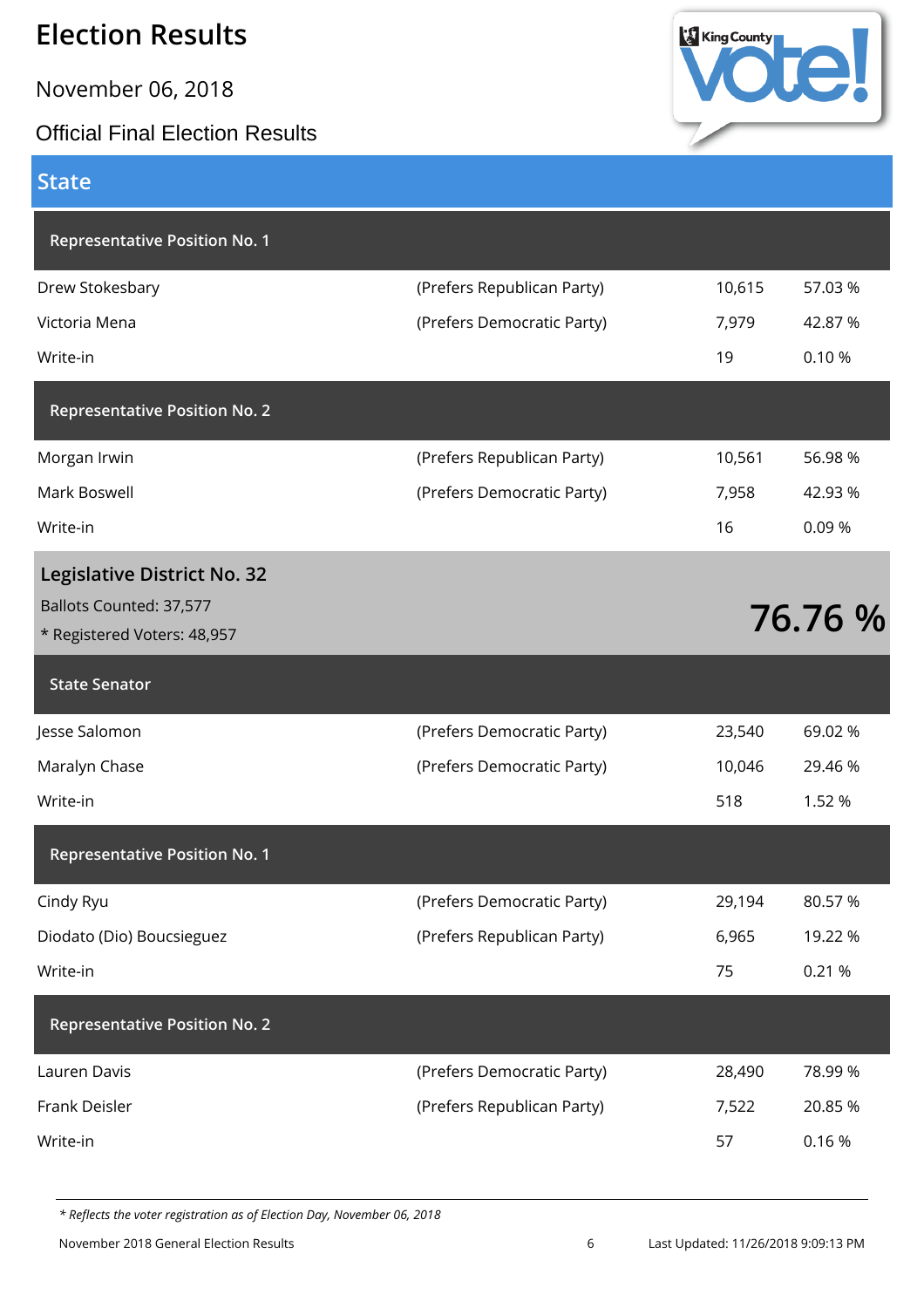November 06, 2018

Official Final Election Results

#### **State**

| Legislative District No. 33<br>Ballots Counted: 47,270<br>* Registered Voters: 72,706 |                                 |        | 65.02 % |
|---------------------------------------------------------------------------------------|---------------------------------|--------|---------|
| <b>State Senator</b>                                                                  |                                 |        |         |
| Karen Keiser                                                                          | (Prefers Democratic Party)      | 32,552 | 71.60 % |
| Kun Wang                                                                              | (Prefers Ind. Republican Party) | 12,769 | 28.09%  |
| Write-in                                                                              |                                 | 141    | 0.31 %  |
| <b>Representative Position No. 1</b>                                                  |                                 |        |         |
| Tina L. Orwall                                                                        | (Prefers Democratic Party)      | 34,527 | 96.13%  |
| Write-in                                                                              |                                 | 1,390  | 3.87 %  |
| <b>Representative Position No. 2</b>                                                  |                                 |        |         |
| Mia Su-Ling Gregerson                                                                 | (Prefers Democratic Party)      | 30,562 | 67.71 % |
| Anthony L. Lamb                                                                       | (Prefers Republican Party)      | 14,474 | 32.07 % |
| Write-in                                                                              |                                 | 98     | 0.22 %  |
| Legislative District No. 34                                                           |                                 |        |         |
| Ballots Counted: 77,941                                                               |                                 |        | 77.65 % |
| * Registered Voters: 100,380                                                          |                                 |        |         |
| <b>State Senator</b>                                                                  |                                 |        |         |
| Joe Nguyen                                                                            | (Prefers Democratic Party)      | 40,516 | 57.50 % |
| Shannon Braddock                                                                      | (Prefers Democratic Party)      | 28,996 | 41.15 % |
| Write-in                                                                              |                                 | 947    | 1.34 %  |
|                                                                                       |                                 |        |         |



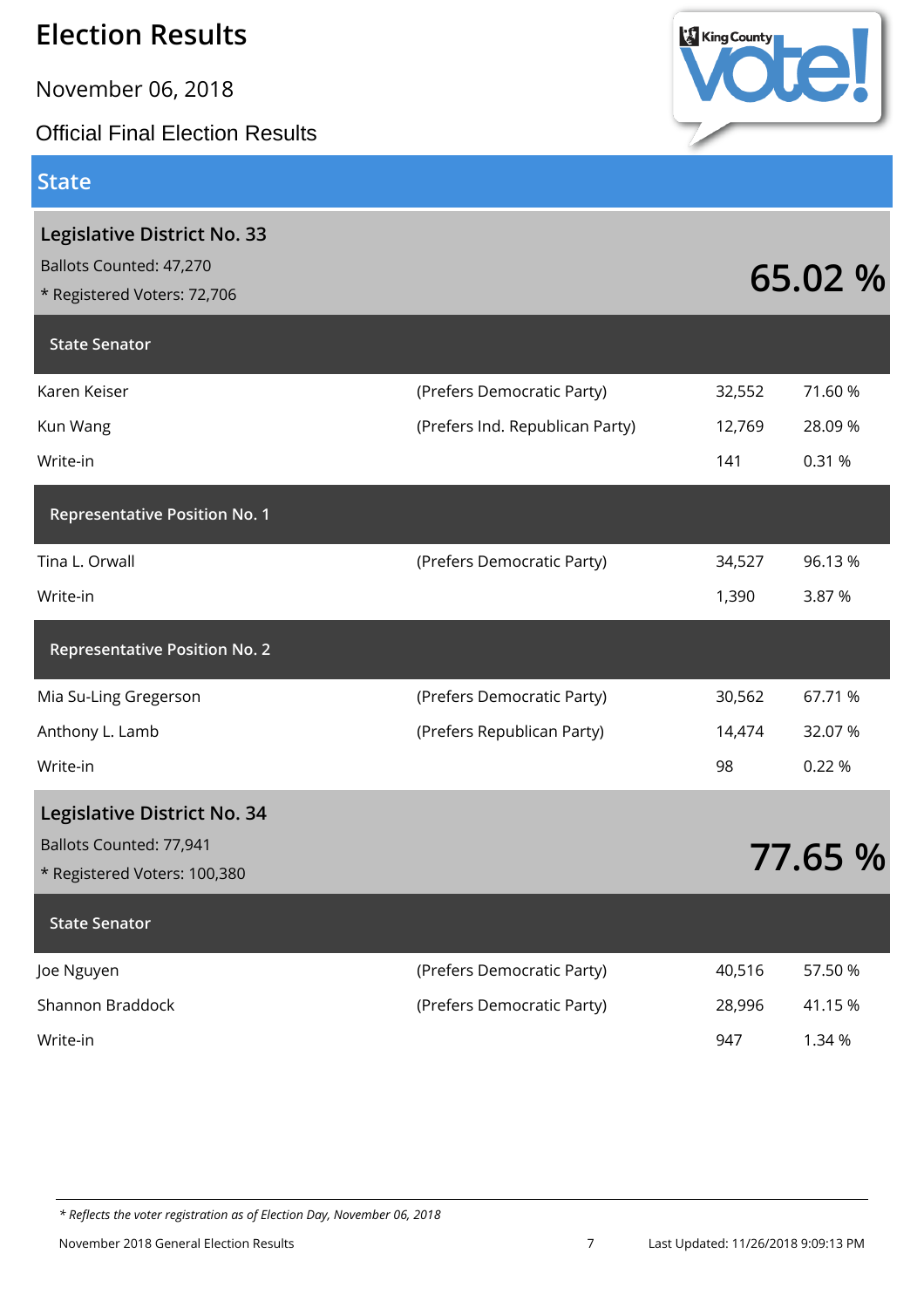November 06, 2018

#### Official Final Election Results



| <b>State</b>                         |                             |        |         |
|--------------------------------------|-----------------------------|--------|---------|
| <b>Representative Position No. 1</b> |                             |        |         |
| Eileen L. Cody                       | (Prefers Democratic Party)  | 57,127 | 97.85%  |
| Write-in                             |                             | 1,257  | 2.15 %  |
| <b>Representative Position No. 2</b> |                             |        |         |
| Joe Fitzgibbon                       | (Prefers Democratic Party)  | 56,332 | 97.85 % |
| Write-in                             |                             | 1,238  | 2.15 %  |
| <b>Legislative District No. 36</b>   |                             |        |         |
| Ballots Counted: 92,669              |                             |        | 81.76 % |
| * Registered Voters: 113,344         |                             |        |         |
| <b>State Senator</b>                 |                             |        |         |
| Reuven M. Carlyle                    | (Prefers Democratic Party)  | 78,753 | 88.84 % |
| Bryan Simonson                       | (Prefers Libertarian Party) | 9,707  | 10.95 % |
| Write-in                             |                             | 184    | 0.21 %  |
| <b>Representative Position No. 1</b> |                             |        |         |
| Noel Christina Frame                 | (Prefers Democratic Party)  | 77,571 | 88.43%  |
| Sydney Gillman Wissel                | (Prefers Libertarian Party) | 9,958  | 11.35 % |
| Write-in                             |                             | 194    | 0.22 %  |
| <b>Representative Position No. 2</b> |                             |        |         |
| <b>Gael Tarleton</b>                 | (Prefers Democratic Party)  | 75,390 | 85.90 % |
| Matt Dubin                           | (Prefers Libertarian Party) | 12,205 | 13.91 % |
| Write-in                             |                             | 165    | 0.19%   |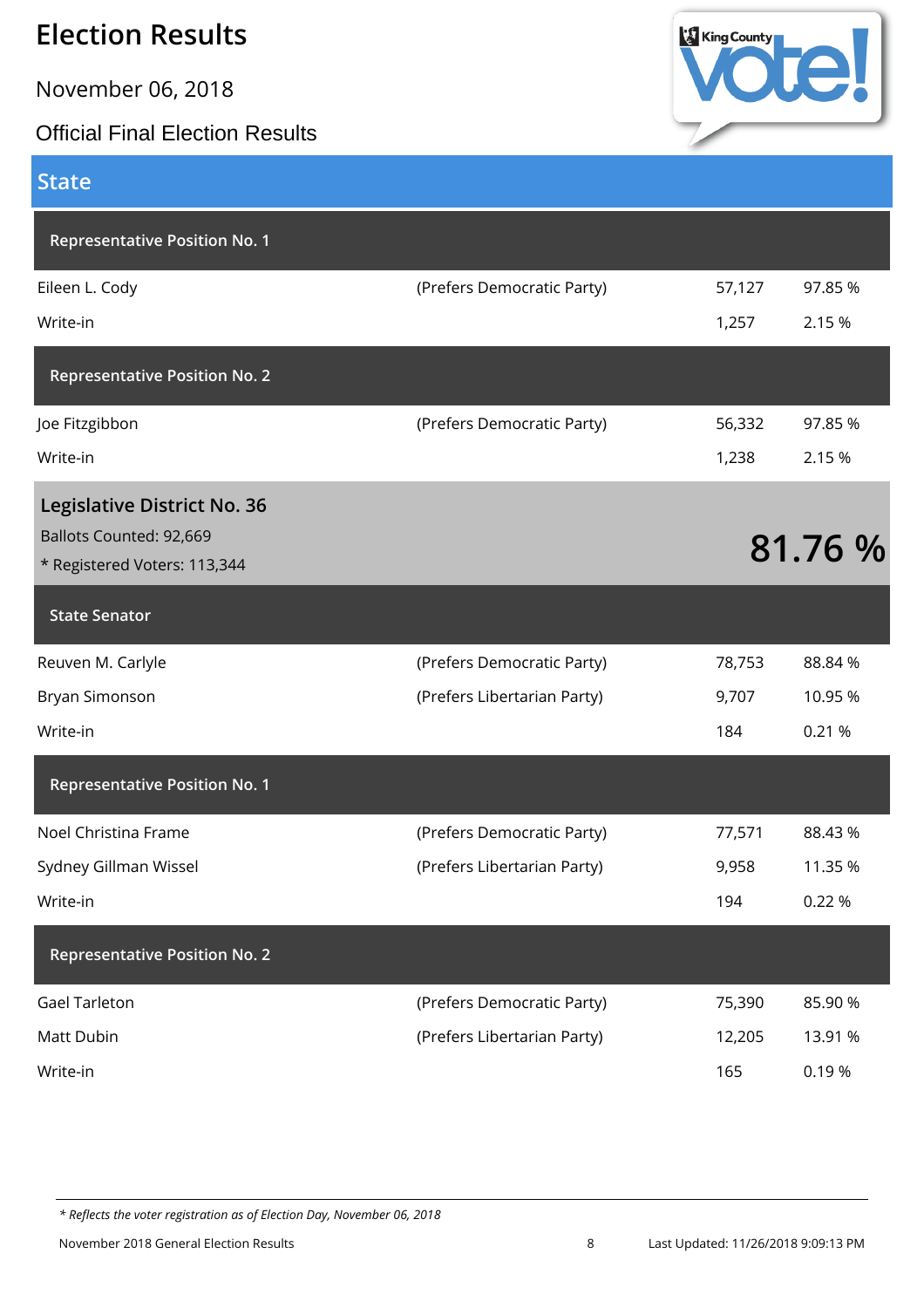November 06, 2018

Official Final Election Results

#### **State**

|                             |             | 71.34 % |
|-----------------------------|-------------|---------|
|                             |             |         |
| (Prefers Democratic Party)  | 57,501      | 88.87%  |
| (Prefers Republican Party)  | 7,096       | 10.97 % |
|                             | 108         | 0.17%   |
|                             |             |         |
| (Prefers Democratic Party)  | 54,218      | 98.58%  |
|                             | 783         | 1.42 %  |
|                             |             |         |
| (Prefers Democratic Party)  | 55,127      | 87.95 % |
| (Prefers Independent Party) | 7,152       | 11.41 % |
|                             | 401         | 0.64%   |
|                             |             |         |
|                             |             | 77.75 % |
|                             |             |         |
|                             |             |         |
| (Prefers Democratic Party)  | 148         | 55.64 % |
| (Prefers Republican Party)  | 118         | 44.36 % |
|                             | $\mathsf 0$ | 0.00%   |
|                             |             |         |

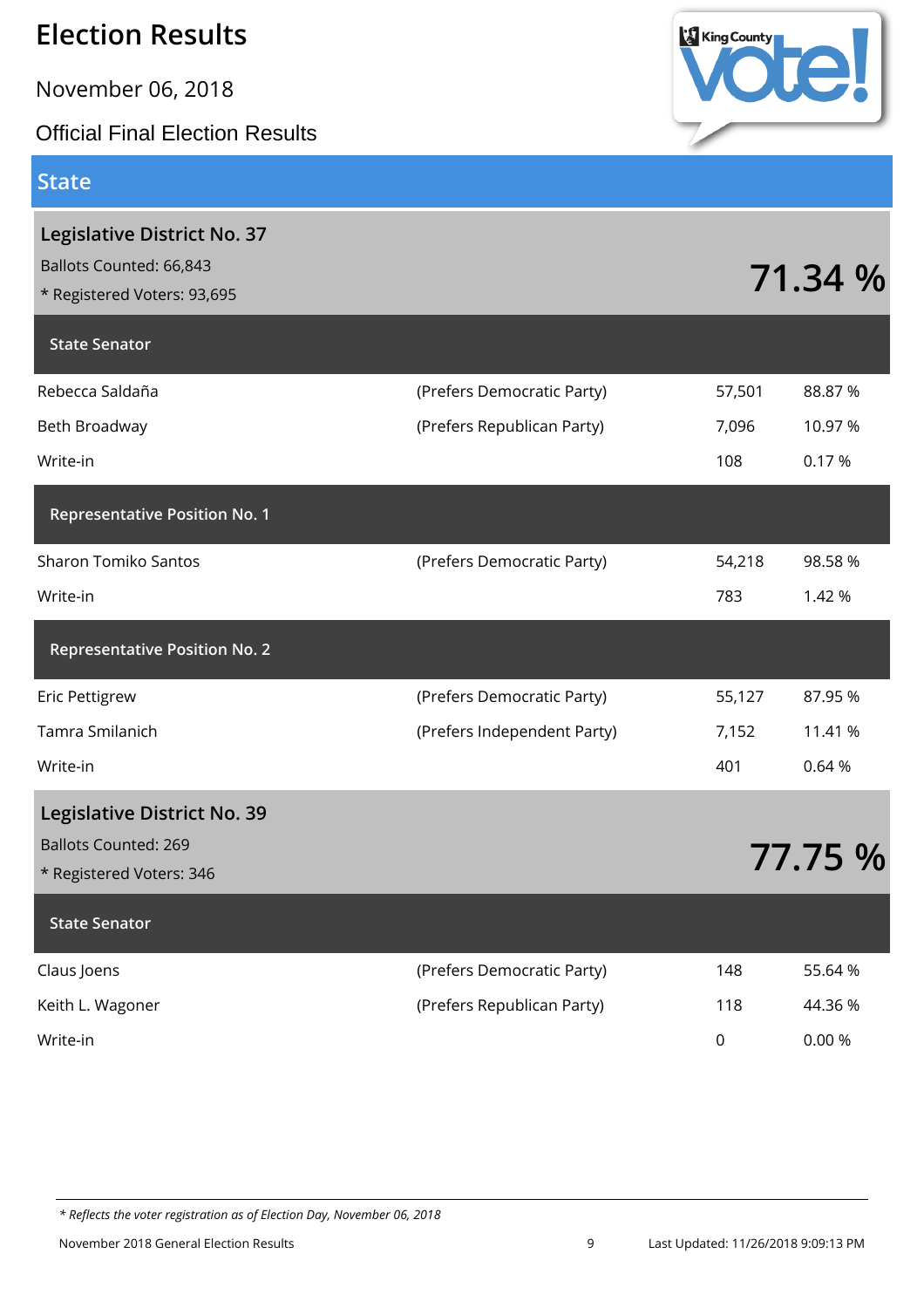November 06, 2018

**State**

#### Official Final Election Results



| <b>Representative Position No. 1</b>                   |                            |          |         |
|--------------------------------------------------------|----------------------------|----------|---------|
| Ivan Lewis                                             | (Prefers Democratic Party) | 153      | 57.95 % |
| Robert J. Sutherland                                   | (Prefers Republican Party) | 111      | 42.05%  |
| Write-in                                               |                            | $\Omega$ | 0.00 %  |
| <b>Representative Position No. 2</b>                   |                            |          |         |
| Carolyn Eslick                                         | (Prefers Republican Party) | 134      | 50.19%  |
| Eric Halvorson                                         | (Prefers Democratic Party) | 133      | 49.81 % |
| Write-in                                               |                            | $\Omega$ | 0.00 %  |
| <b>Legislative District No. 41</b>                     |                            |          |         |
|                                                        |                            |          |         |
| Ballots Counted: 71,954<br>* Registered Voters: 94,781 |                            |          | 75.92 % |
| <b>Representative Position No. 1</b>                   |                            |          |         |
| Tana Senn                                              | (Prefers Democratic Party) | 45,408   | 65.21 % |
| <b>Tim Cruickshank</b>                                 | (Prefers Republican Party) | 24,175   | 34.72 % |
| Write-in                                               |                            | 47       | 0.07%   |
| <b>Representative Position No. 2</b>                   |                            |          |         |
| My-Linh Thai                                           | (Prefers Democratic Party) | 45,476   | 65.51 % |
| Michael Appleby                                        | (Prefers Republican Party) | 23,885   | 34.41 % |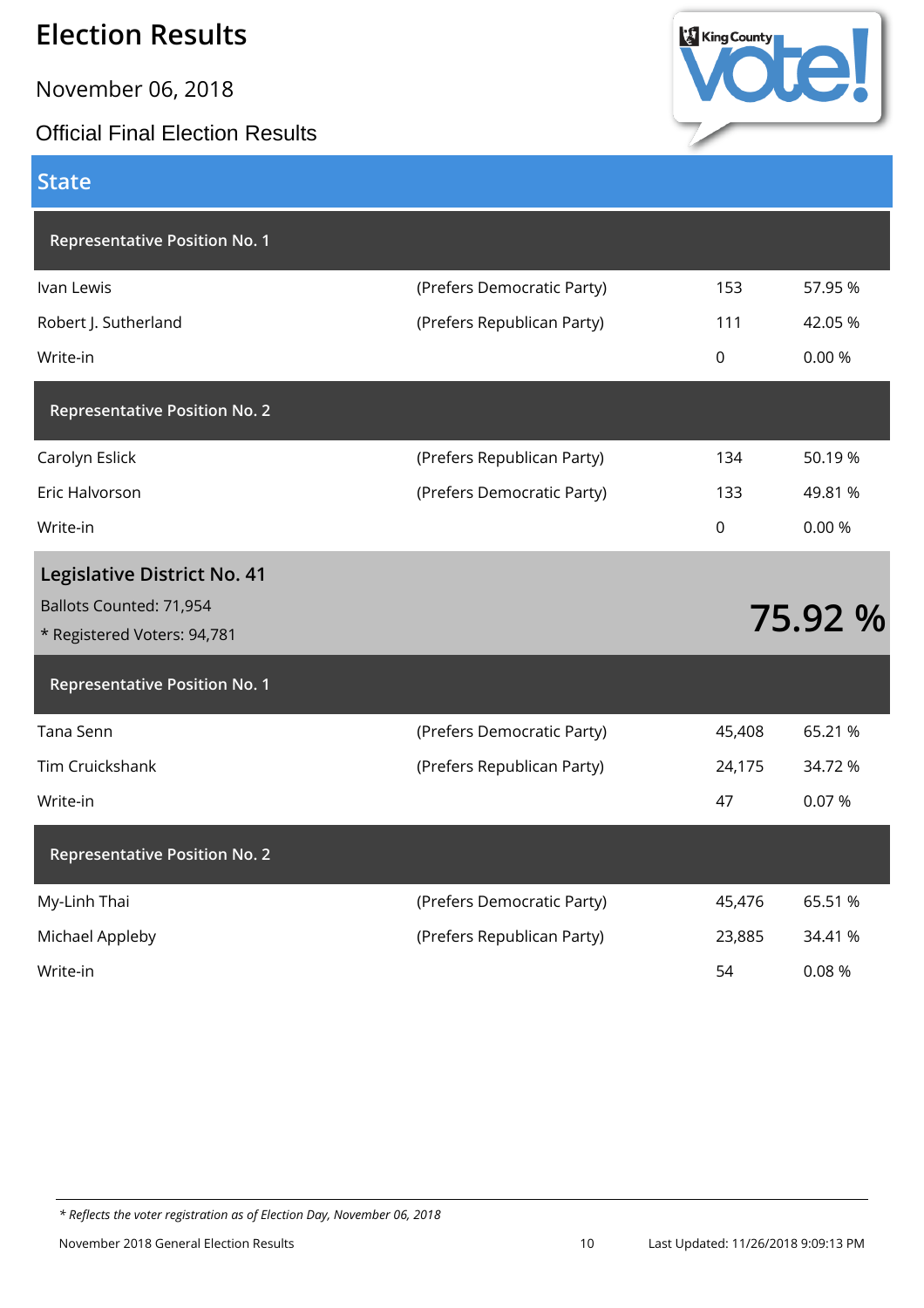November 06, 2018

Official Final Election Results

#### **State**



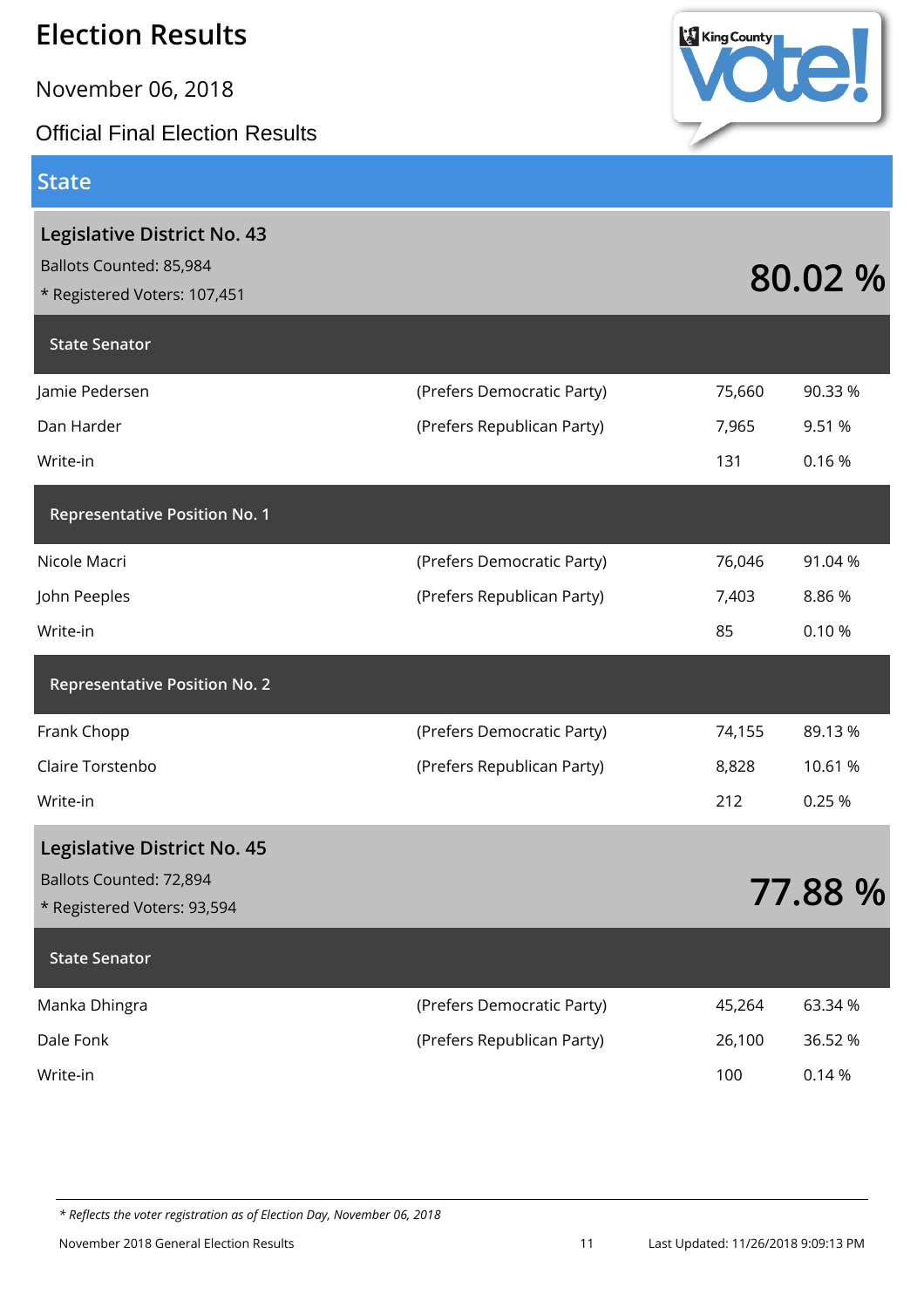November 06, 2018

#### Official Final Election Results



#### **State**

| <b>Representative Position No. 1</b>                                                   |                            |        |         |
|----------------------------------------------------------------------------------------|----------------------------|--------|---------|
| Roger Goodman                                                                          | (Prefers Democratic Party) | 47,690 | 67.39 % |
| <b>Michael Curtis</b>                                                                  | (Prefers Republican Party) | 23,016 | 32.52 % |
| Write-in                                                                               |                            | 64     | 0.09%   |
| <b>Representative Position No. 2</b>                                                   |                            |        |         |
| Larry Springer                                                                         | (Prefers Democratic Party) | 47,674 | 67.49%  |
| Amber Krabach                                                                          | (Prefers Republican Party) | 22,904 | 32.42 % |
| Write-in                                                                               |                            | 65     | 0.09%   |
| Legislative District No. 46<br>Ballots Counted: 81,773<br>* Registered Voters: 101,587 |                            |        | 80.50 % |
| <b>State Senator</b>                                                                   |                            |        |         |
| David Frockt                                                                           | (Prefers Democratic Party) | 65,162 | 82.40 % |
| <b>Beth Daranciang</b>                                                                 | (Prefers Republican Party) | 13,842 | 17.50 % |
| Write-in                                                                               |                            | 80     | 0.10%   |
| <b>Representative Position No. 1</b>                                                   |                            |        |         |
| <b>Gerry Pollet</b>                                                                    | (Prefers Democratic Party) | 65,206 | 82.63%  |
| Jeff Patton                                                                            | (Prefers Republican Party) | 13,615 | 17.25 % |
| Write-in                                                                               |                            | 94     | 0.12%   |
| <b>Representative Position No. 2</b>                                                   |                            |        |         |
| Javier Valdez                                                                          | (Prefers Democratic Party) | 65,383 | 83.35 % |
| Jerry Zeiger-Buccola                                                                   | (Prefers Republican Party) | 12,971 | 16.54 % |
|                                                                                        |                            |        |         |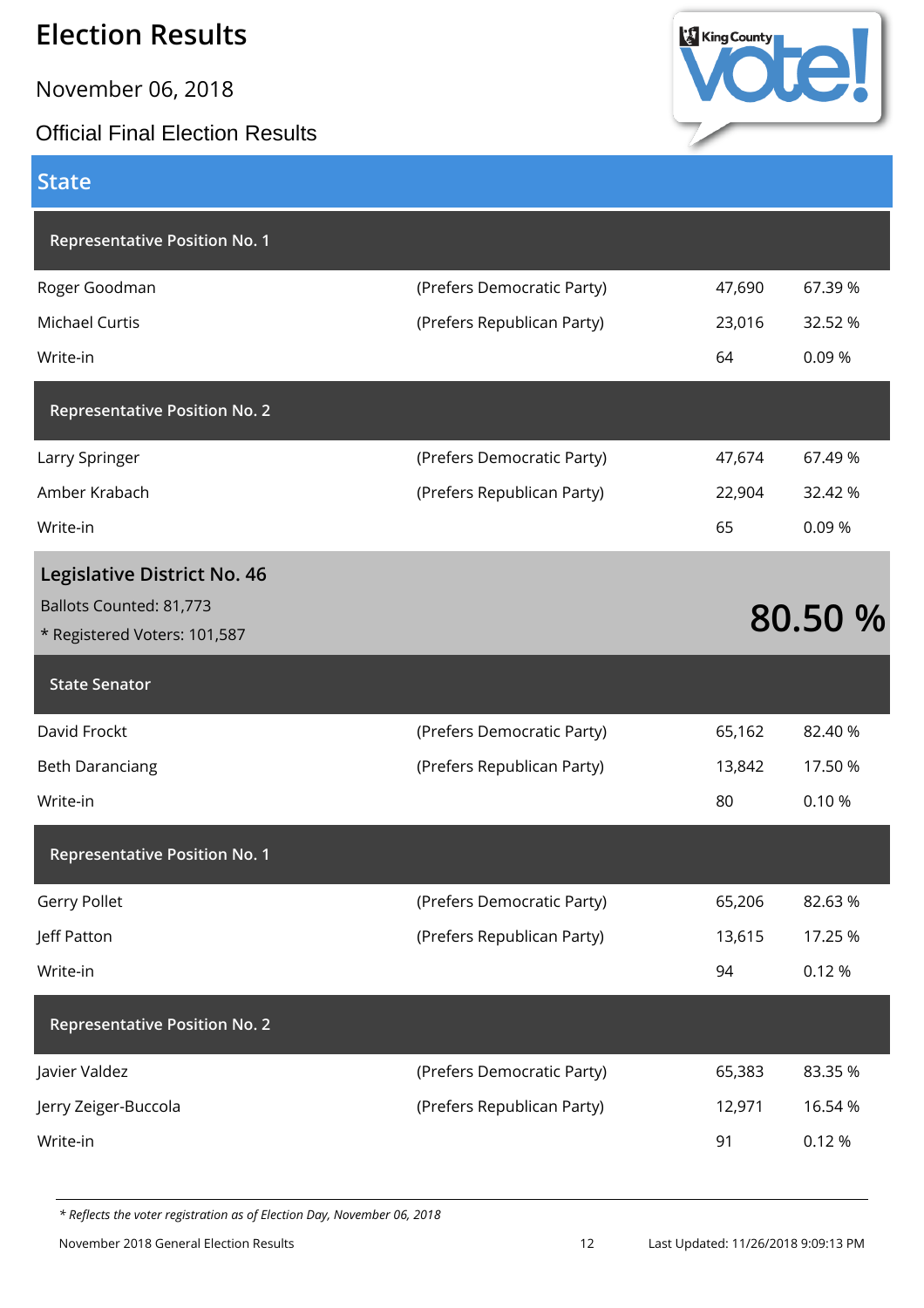November 06, 2018

Official Final Election Results

#### **State**



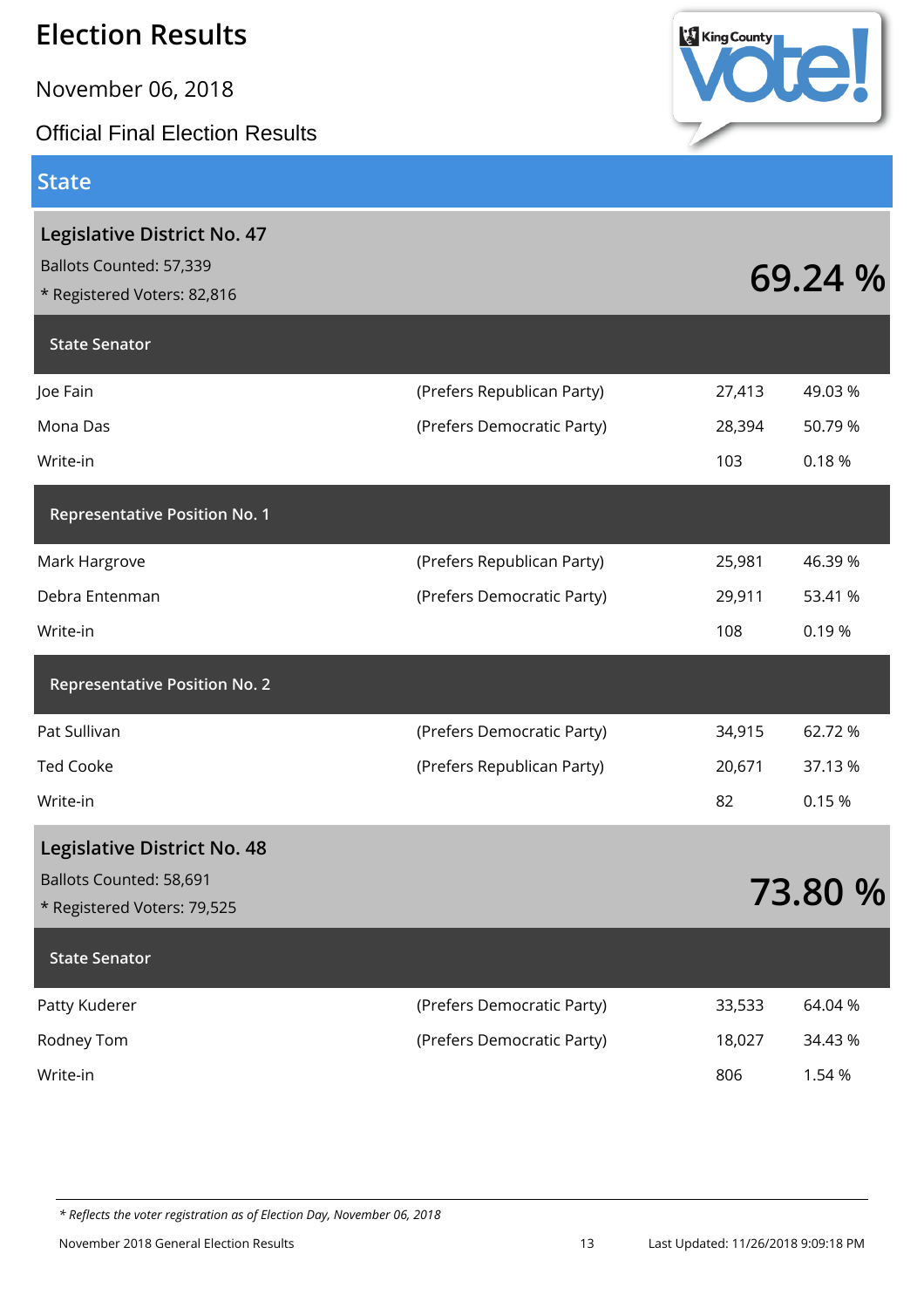November 06, 2018

#### Official Final Election Results



| <b>State</b>                                                                     |                            |         |         |
|----------------------------------------------------------------------------------|----------------------------|---------|---------|
| <b>Representative Position No. 1</b>                                             |                            |         |         |
| Vandana Slatter                                                                  | (Prefers Democratic Party) | 40,408  | 96.54 % |
| Write-in                                                                         |                            | 1,450   | 3.46 %  |
| <b>Representative Position No. 2</b>                                             |                            |         |         |
| Amy Walen                                                                        | (Prefers Democratic Party) | 34,143  | 71.37 % |
| Cindi Bright                                                                     | (Prefers Democratic Party) | 12,628  | 26.40 % |
| Write-in                                                                         |                            | 1,068   | 2.23 %  |
| <b>County</b>                                                                    |                            |         |         |
| <b>King County</b><br>Ballots Counted: 968,105<br>* Registered Voters: 1,294,184 |                            |         | 74.80 % |
| <b>Prosecuting Attorney</b>                                                      |                            |         |         |
| Dan Satterberg                                                                   |                            | 559,621 | 70.34 % |
| Daron Morris                                                                     |                            | 229,592 | 28.86%  |
| Write-in                                                                         |                            | 6,325   | 0.80%   |
| <b>State Supreme Court</b>                                                       |                            |         |         |
| <b>King County</b><br>Ballots Counted: 968,105<br>* Registered Voters: 1,294,184 |                            |         | 74.80 % |
| Justice Position No. 2                                                           |                            |         |         |
| Susan Owens                                                                      |                            | 624,018 | 98.40 % |
| Write-in                                                                         |                            | 10,157  | 1.60 %  |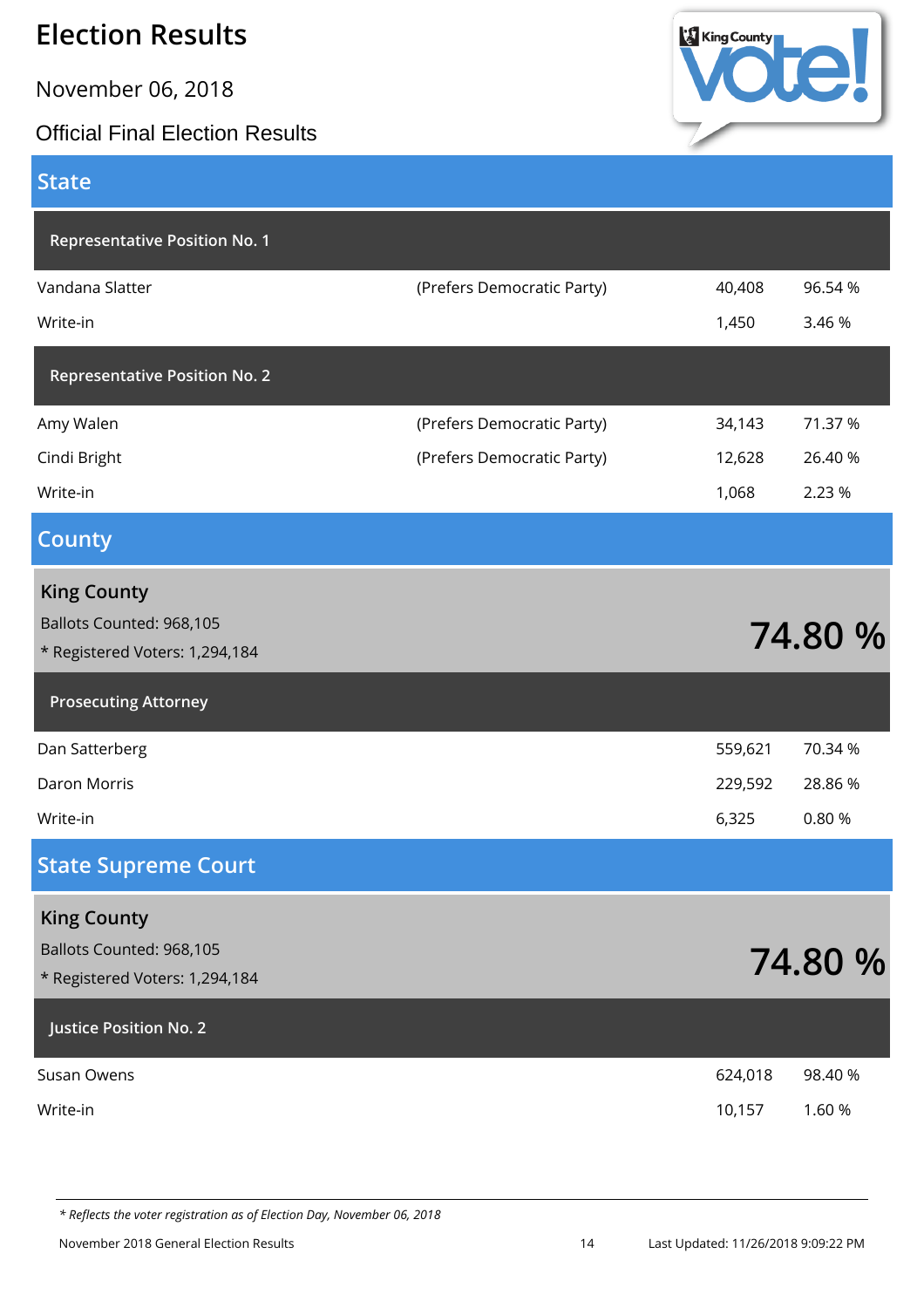November 06, 2018

#### Official Final Election Results



| <b>Justice Position No. 8</b>                              |         |         |
|------------------------------------------------------------|---------|---------|
| Nathan Choi                                                | 191,921 | 24.18%  |
| <b>Steve Gonzalez</b>                                      | 597,747 | 75.32 % |
| Write-in                                                   | 3,918   | 0.49%   |
| <b>Justice Position No. 9</b>                              |         |         |
| Sheryl Gordon McCloud                                      | 612,929 | 98.52 % |
| Write-in                                                   | 9,234   | 1.48 %  |
| <b>Court of Appeals, Division No. 1, District No. 1</b>    |         |         |
|                                                            |         |         |
| <b>King County</b>                                         |         |         |
| Ballots Counted: 968,105<br>* Registered Voters: 1,294,184 |         | 74.80 % |
| Judge Position No. 4                                       |         |         |
| Beth M. Andrus                                             | 595,431 | 98.52 % |
| Write-in                                                   | 8,928   | 1.48 %  |
| Judge Position No. 7                                       |         |         |
| Marlin Appelwick                                           | 584,949 | 98.52 % |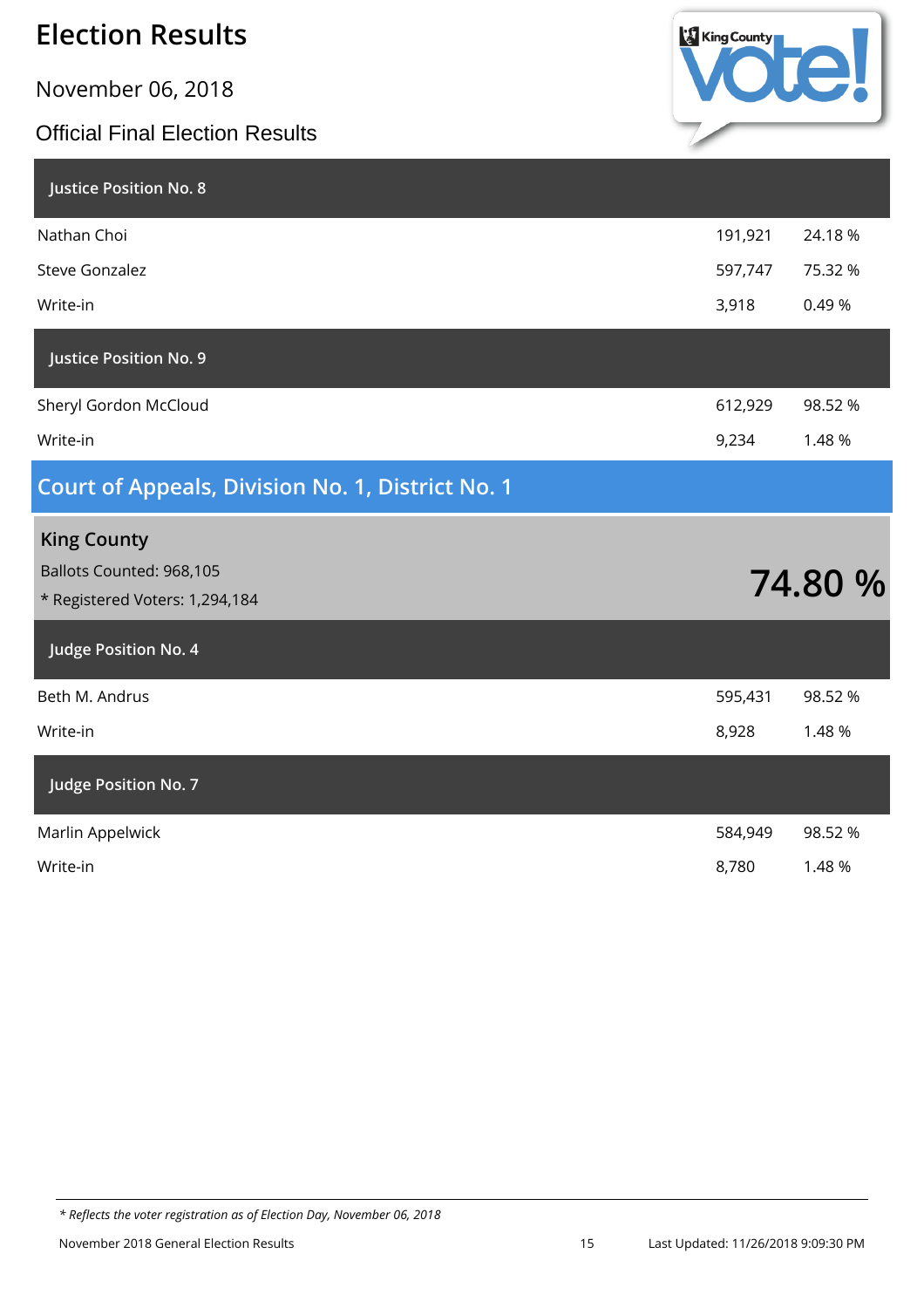| <b>Election Results</b>                                                                         | <b>King County</b> |         |
|-------------------------------------------------------------------------------------------------|--------------------|---------|
| November 06, 2018                                                                               |                    |         |
| <b>Official Final Election Results</b>                                                          |                    |         |
| <b>District Court</b>                                                                           |                    |         |
| <b>Northeast Electoral District</b><br>Ballots Counted: 268,596<br>* Registered Voters: 350,902 |                    | 76.54 % |
| Judge Position No. 1                                                                            |                    |         |
| Marcus Naylor                                                                                   | 133,500            | 65.66%  |
| Joshua Schaer                                                                                   | 68,684             | 33.78 % |
| Write-in                                                                                        | 1,148              | 0.56%   |
| Judge Position No. 2                                                                            |                    |         |
| Ketu Shah                                                                                       | 161,553            | 98.70 % |
| Write-in                                                                                        | 2,129              | 1.30 %  |
| Judge Position No. 3                                                                            |                    |         |
| Lisa O'Toole                                                                                    | 161,004            | 98.76%  |
| Write-in                                                                                        | 2,029              | 1.24 %  |
| Judge Position No. 4                                                                            |                    |         |
| Peter L. Nault                                                                                  | 155,362            | 98.48%  |
| Write-in                                                                                        | 2,404              | 1.52 %  |
| Judge Position No. 5                                                                            |                    |         |
| David A. Steiner                                                                                | 158,698            | 98.83%  |
| Write-in                                                                                        | 1,885              | 1.17%   |
| Judge Position No. 6                                                                            |                    |         |
| Michael Finkle                                                                                  | 158,450            | 98.84%  |
| Write-in                                                                                        | 1,862              | 1.16%   |
|                                                                                                 |                    |         |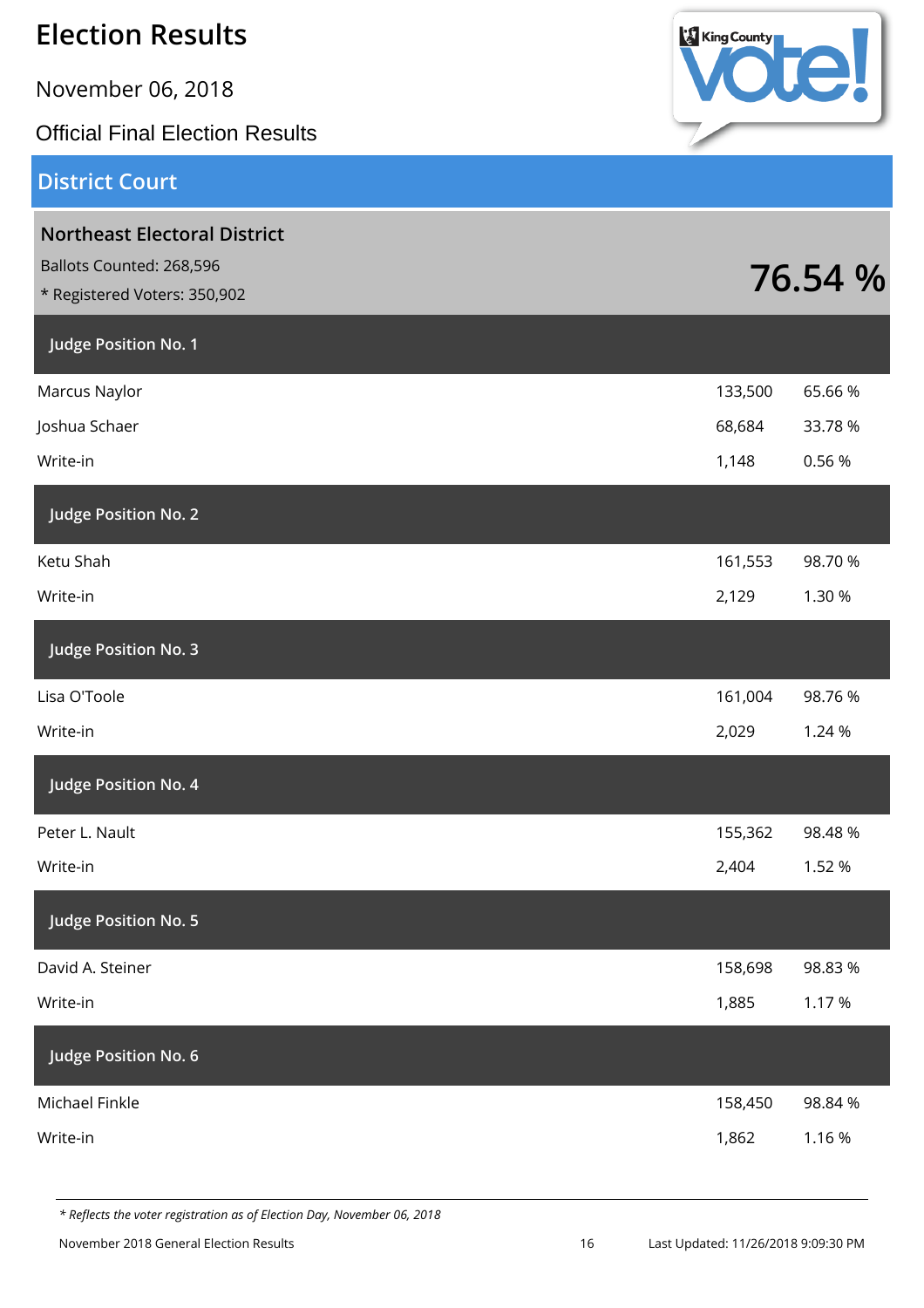| <b>Election Results</b>                                                                       | King County        |
|-----------------------------------------------------------------------------------------------|--------------------|
| November 06, 2018                                                                             |                    |
| <b>Official Final Election Results</b>                                                        |                    |
| <b>District Court</b>                                                                         |                    |
| Judge Position No. 7                                                                          |                    |
| Donna Tucker                                                                                  | 98.81 %<br>159,001 |
| Write-in                                                                                      | 1,909<br>1.19 %    |
| <b>Shoreline Electoral District</b><br>Ballots Counted: 48,392<br>* Registered Voters: 62,511 | 77.41 %            |
| Judge Position No. 1                                                                          |                    |
| Joe Campagna                                                                                  | 31,202<br>77.93 %  |
| Les Ponomarchuk                                                                               | 8,673<br>21.66 %   |
| Write-in                                                                                      | 0.41 %<br>164      |
| Judge Position No. 2                                                                          |                    |
| Marcine Anderson                                                                              | 31,850<br>98.64%   |
| Write-in                                                                                      | 1.36 %<br>438      |
| <b>Southeast Electoral District</b>                                                           |                    |
| Ballots Counted: 180,816<br>* Registered Voters: 262,635                                      | 68.85 %            |
| Judge Position No. 1                                                                          |                    |
| Jason Poydras                                                                                 | 110,801<br>98.05%  |
| Write-in                                                                                      | 2,208<br>1.95 %    |
| Judge Position No. 2                                                                          |                    |
| <b>Matthew York</b>                                                                           | 110,086<br>98.16%  |
| Write-in                                                                                      | 2,069<br>1.84 %    |
|                                                                                               |                    |

v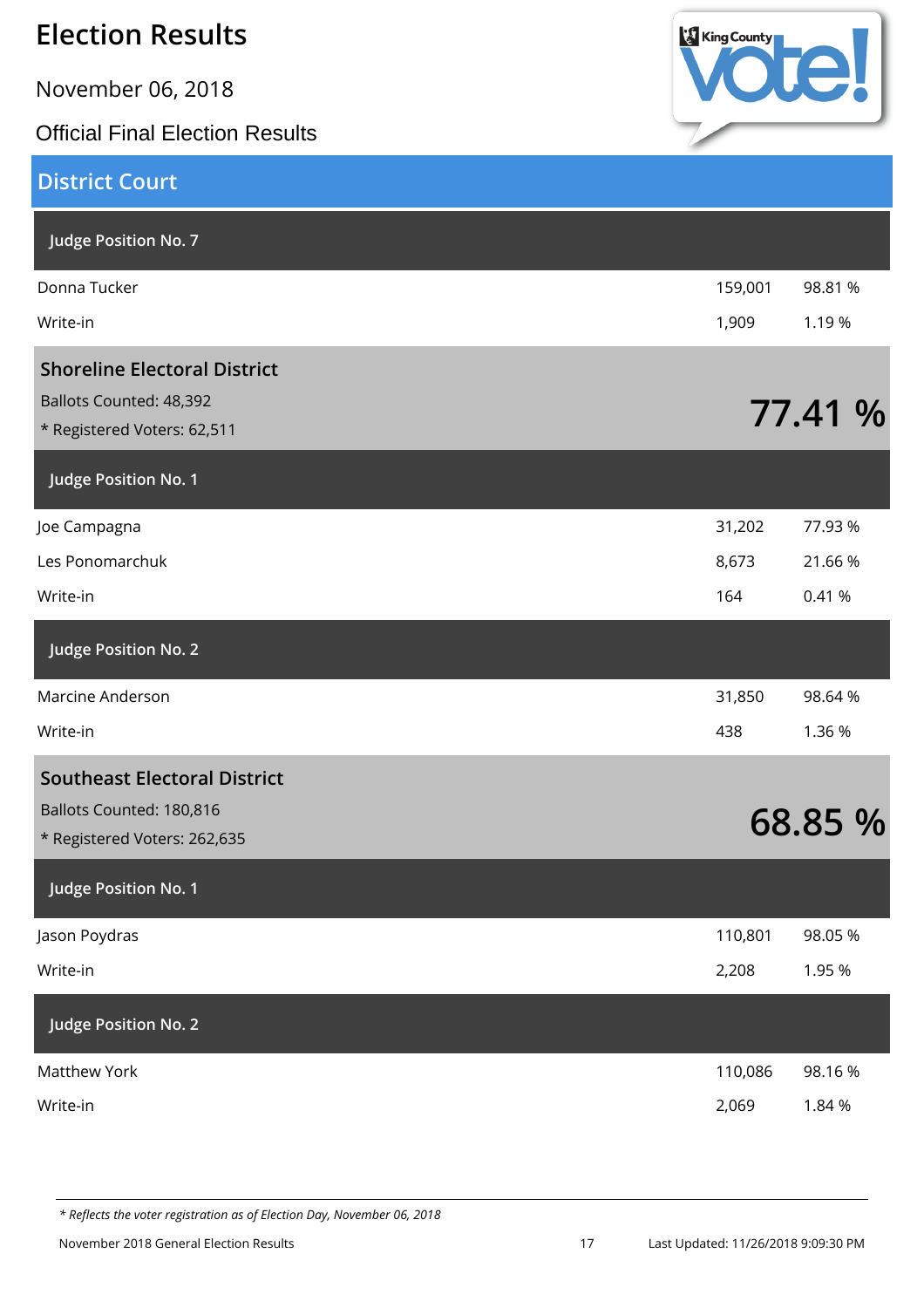November 06, 2018

Official Final Election Results



| <b>District Court</b>                                    |         |         |
|----------------------------------------------------------|---------|---------|
| Judge Position No. 3                                     |         |         |
| Nathaniel B. Green, Jr.                                  | 111,442 | 98.40 % |
| Write-in                                                 | 1,809   | 1.60 %  |
| Judge Position No. 4                                     |         |         |
| Corinna Harn                                             | 110,615 | 98.19%  |
| Write-in                                                 | 2,041   | 1.81 %  |
| Judge Position No. 5                                     |         |         |
| Virginia M. Amato                                        | 110,408 | 98.12%  |
| Write-in                                                 | 2,120   | 1.88%   |
| Judge Position No. 6                                     |         |         |
| Rhonda Laumann                                           | 110,182 | 97.94 % |
| Write-in                                                 | 2,314   | 2.06%   |
| <b>Southwest Electoral District</b>                      |         |         |
| Ballots Counted: 104,420<br>* Registered Voters: 154,684 |         | 67.51 % |
| Judge Position No. 1                                     |         |         |
| David M. Christie                                        | 66,048  | 98.21 % |
| Write-in                                                 | 1,204   | 1.79%   |
| Judge Position No. 2                                     |         |         |
| Susan L. Mahoney                                         | 66,414  | 98.39%  |
| Write-in                                                 | 1,088   | 1.61 %  |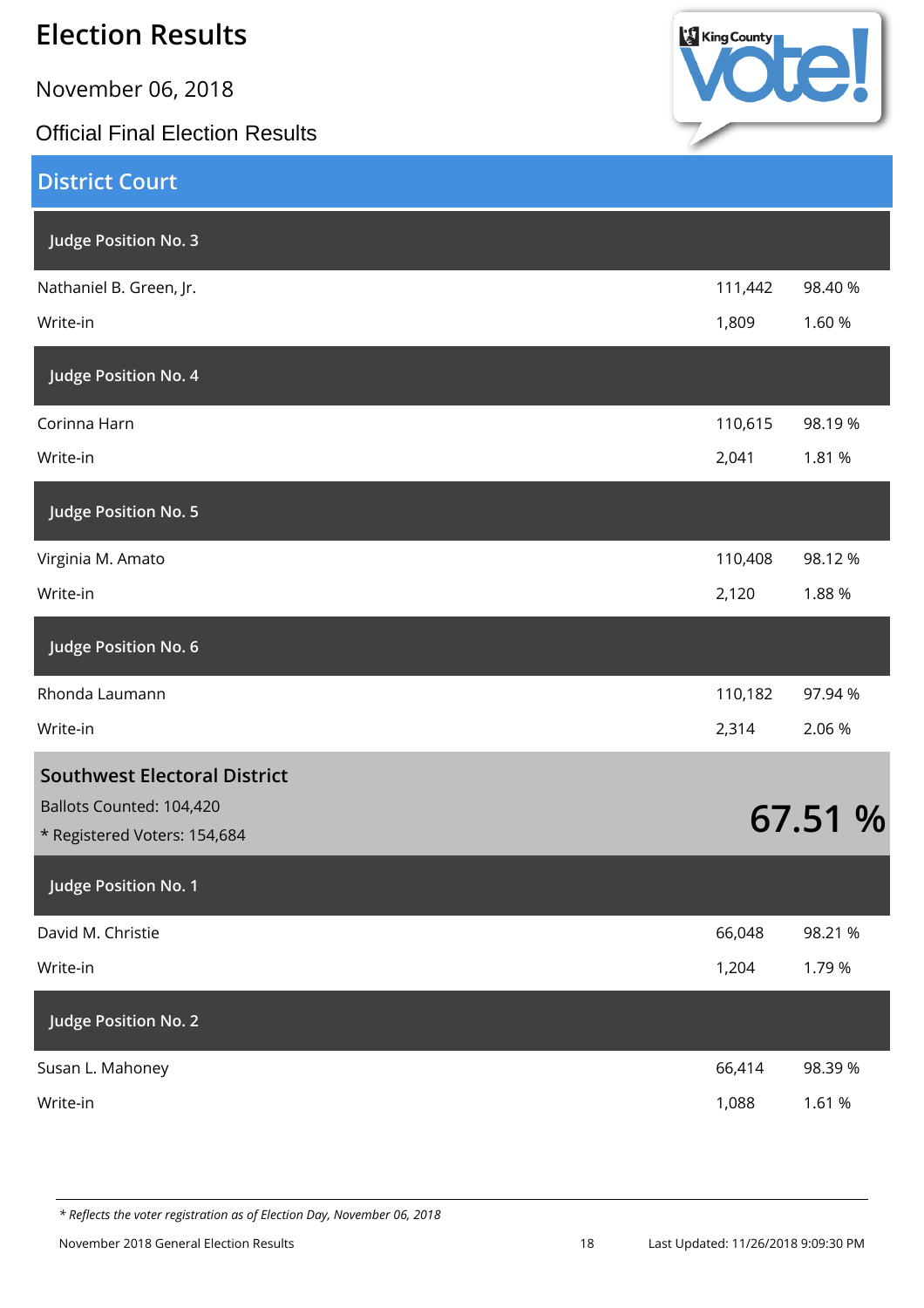November 06, 2018

Official Final Election Results



| <b>District Court</b>                                    |         |         |
|----------------------------------------------------------|---------|---------|
| Judge Position No. 3                                     |         |         |
| Laurel Gibson                                            | 66,420  | 98.39 % |
| Write-in                                                 | 1,088   | 1.61 %  |
| Judge Position No. 4                                     |         |         |
| D. Mark Eide                                             | 65,931  | 98.30 % |
| Write-in                                                 | 1,137   | 1.70 %  |
| Judge Position No. 5                                     |         |         |
| Elizabeth D. Stephenson                                  | 66,031  | 98.31 % |
| Write-in                                                 | 1,133   | 1.69%   |
| <b>West Electoral District</b>                           |         |         |
| Ballots Counted: 365,870<br>* Registered Voters: 463,432 |         | 78.95 % |
| Judge Position No. 1                                     |         |         |
| Lisa A. Paglisotti                                       | 220,147 | 99.01 % |
| Write-in                                                 | 2,195   | 0.99%   |
| Judge Position No. 2                                     |         |         |
| Mark C. Chow                                             | 216,590 | 98.93%  |
| Write-in                                                 | 2,348   | 1.07%   |
| Judge Position No. 3                                     |         |         |
| Art Chapman                                              | 211,311 | 98.86%  |
| Write-in                                                 | 2,432   | 1.14 %  |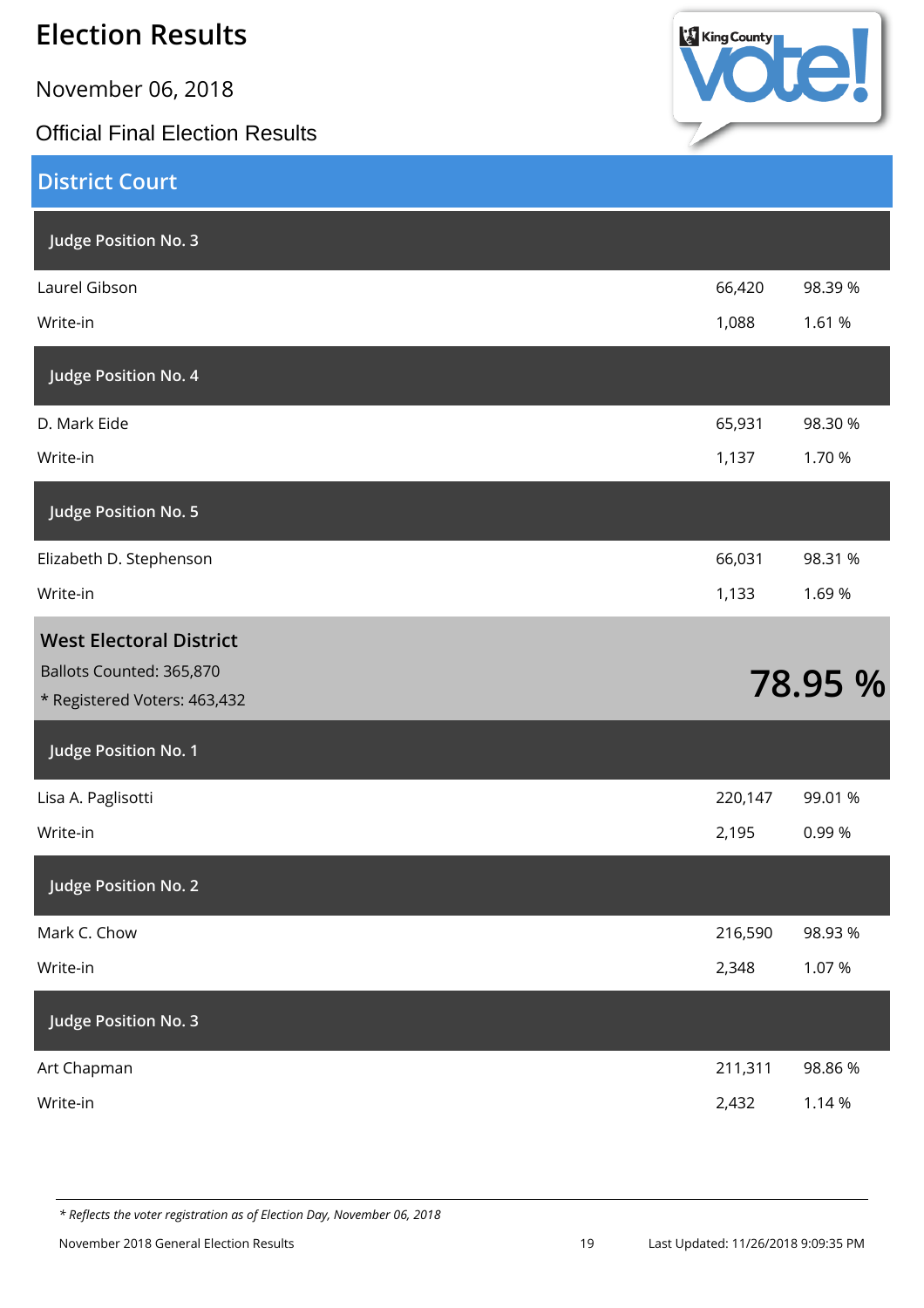| <b>Election Results</b>                                  | King County |         |
|----------------------------------------------------------|-------------|---------|
| November 06, 2018                                        |             |         |
| <b>Official Final Election Results</b>                   |             |         |
| <b>District Court</b>                                    |             |         |
| Judge Position No. 4                                     |             |         |
| Gregg Hirakawa                                           | 218,475     | 99.08 % |
| Write-in                                                 | 2,025       | 0.92 %  |
| Judge Position No. 5                                     |             |         |
| Anne C. Harper                                           | 217,444     | 99.06 % |
| Write-in                                                 | 2,072       | 0.94 %  |
| <b>City</b>                                              |             |         |
| <b>City of Seattle</b>                                   |             |         |
| Ballots Counted: 365,870<br>* Registered Voters: 463,432 |             | 78.95 % |
|                                                          |             |         |
| <b>Municipal Court Judge Position No. 1</b>              |             |         |
| Ed McKenna                                               | 216,926     | 98.92 % |
| Write-in                                                 | 2,377       | 1.08%   |
| <b>Municipal Court Judge Position No. 2</b>              |             |         |
| Andrea Chin                                              | 222,030     | 99.09 % |
| Write-in                                                 | 2,036       | 0.91 %  |
| <b>Municipal Court Judge Position No. 3</b>              |             |         |
| Adam Eisenberg                                           | 218,404     | 99.05 % |
| Write-in                                                 | 2,094       | 0.95 %  |
| <b>Municipal Court Judge Position No. 4</b>              |             |         |
| Anita M Crawford-Willis                                  | 221,299     | 99.16%  |
| Write-in                                                 | 1,878       | 0.84 %  |

v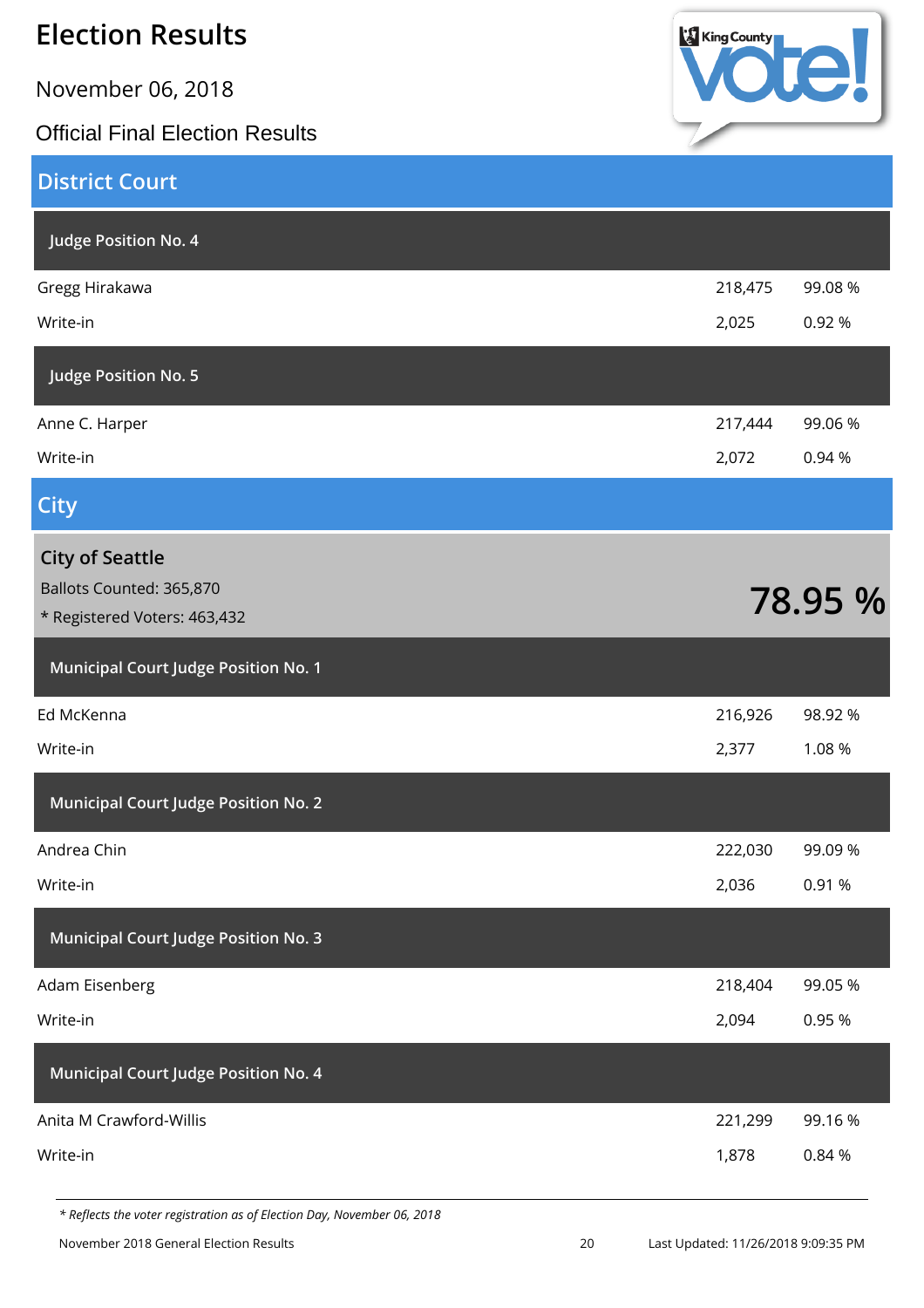November 06, 2018

#### Official Final Election Results



| <b>City</b>                                 |         |         |
|---------------------------------------------|---------|---------|
| <b>Municipal Court Judge Position No. 5</b> |         |         |
| Willie Gregory                              | 217,077 | 99.14%  |
| Write-in                                    | 1,887   | 0.86%   |
| Municipal Court Judge Position No. 6        |         |         |
| Faye Chess                                  | 218,481 | 99.14%  |
| Write-in                                    | 1,895   | 0.86%   |
| <b>Municipal Court Judge Position No. 7</b> |         |         |
| Damon Shadid                                | 214,986 | 99.04 % |
| Write-in                                    | 2,073   | 0.96%   |
| <b>City of Bothell</b>                      |         |         |
| Ballots Counted: 12,383                     |         | 76.43 % |
| * Registered Voters: 16,202                 |         |         |
| <b>Proposition No. 1</b>                    |         |         |
| Yes                                         | 7,351   | 61.24 % |
| No                                          | 4,652   | 38.76%  |
| <b>Proposition No. 2</b>                    |         |         |
| Yes                                         | 7,778   | 64.97%  |
| $\rm No$                                    | 4,194   | 35.03%  |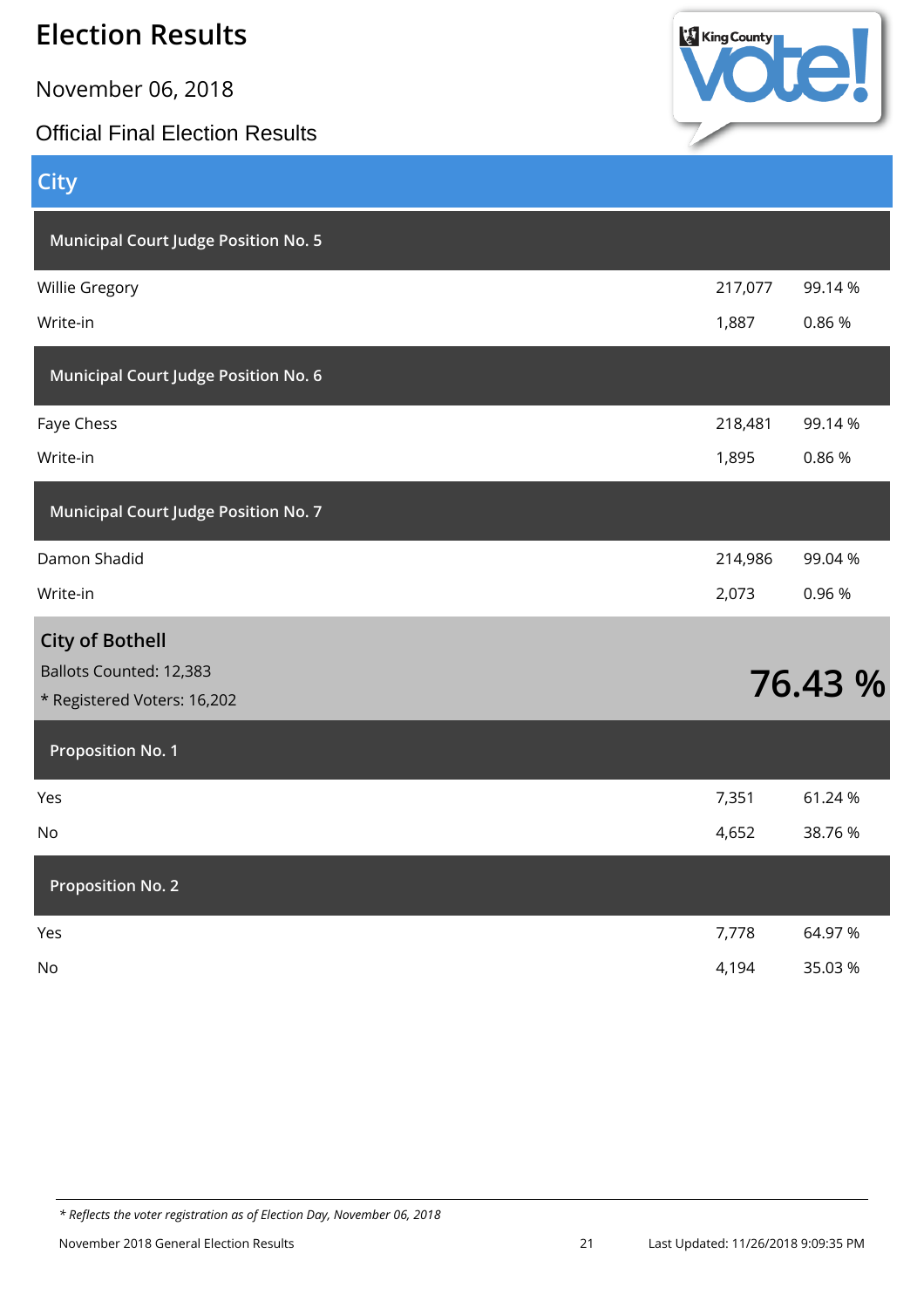| <b>Election Results</b>                                                                  | <b>King County</b> |                    |
|------------------------------------------------------------------------------------------|--------------------|--------------------|
| November 06, 2018                                                                        |                    |                    |
| <b>Official Final Election Results</b>                                                   |                    |                    |
| <b>City</b>                                                                              |                    |                    |
| <b>City of Covington</b><br><b>Ballots Counted: 8,502</b><br>* Registered Voters: 12,097 |                    | 70.28 %            |
| <b>Proposition No. 1</b>                                                                 |                    |                    |
| Yes<br>No                                                                                | 3,843<br>4,326     | 47.04 %<br>52.96 % |
| <b>City of Kirkland</b><br>Ballots Counted: 41,253<br>* Registered Voters: 54,703        |                    | 75.41 %            |
| <b>Proposition No. 1</b>                                                                 |                    |                    |
| Approved                                                                                 | 22,786             | 57.36 %            |
| Rejected                                                                                 | 16,937             | 42.64%             |
| <b>City of Mercer Island</b><br>Ballots Counted: 14,377<br>* Registered Voters: 17,890   |                    | 80.36 %            |
| <b>Proposition No. 1</b>                                                                 |                    |                    |
| Yes                                                                                      | 5,949              | 42.51 %            |
| No                                                                                       | 8,047              | 57.50 %            |
| <b>City of Seattle</b><br>Ballots Counted: 365,870<br>* Registered Voters: 463,432       |                    | 78.95 %            |
| <b>Proposition No. 1</b>                                                                 |                    |                    |
| Yes                                                                                      | 243,791            | 68.94 %            |
| No                                                                                       | 109,818            | 31.06 %            |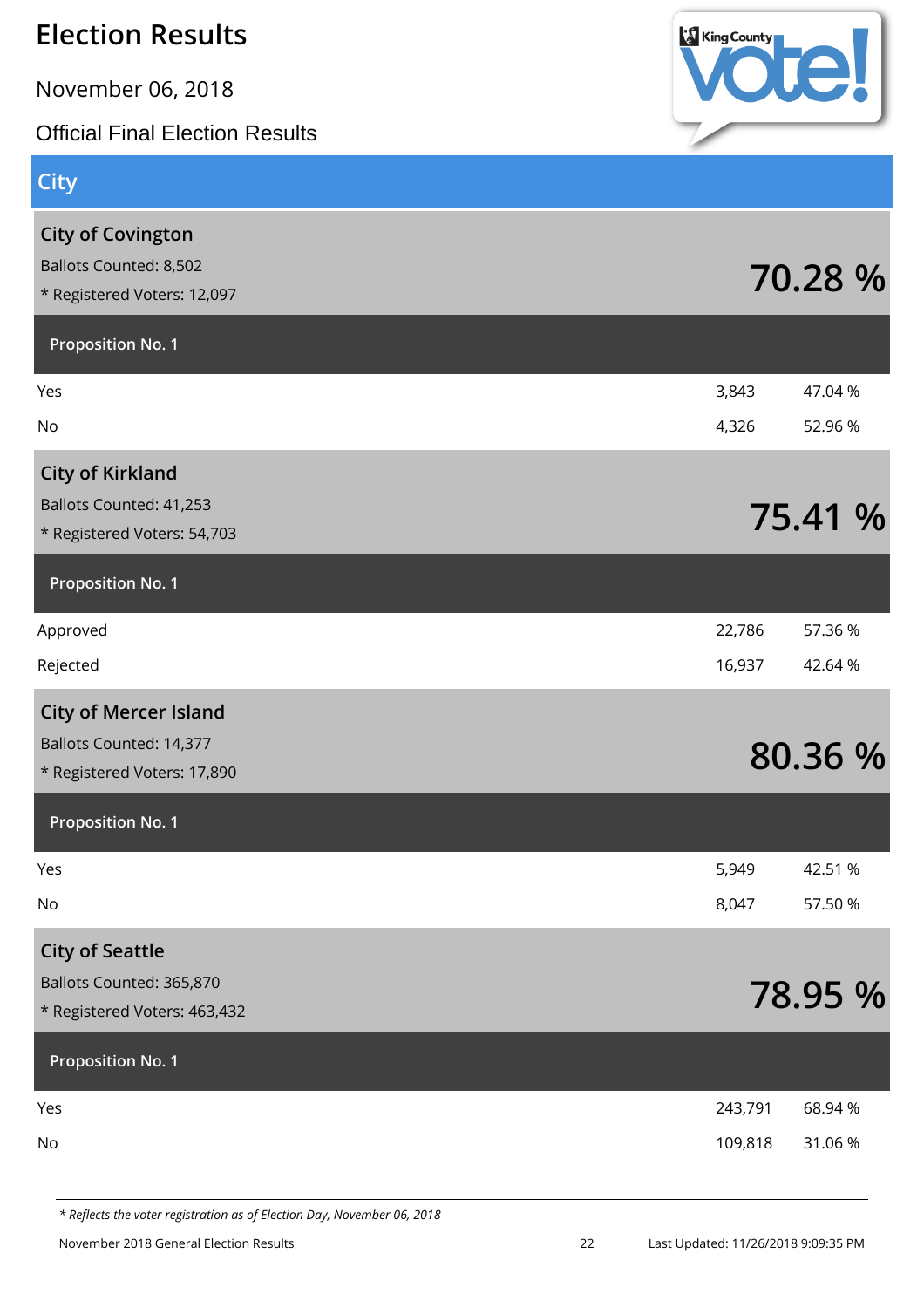November 06, 2018

**City**

Official Final Election Results



| <b>City of Shoreline</b><br>Ballots Counted: 28,682<br>* Registered Voters: 37,633                   |        | 76.22 % |
|------------------------------------------------------------------------------------------------------|--------|---------|
| <b>Proposition No. 1</b>                                                                             |        |         |
| Approved                                                                                             | 14,601 | 52.17 % |
| Rejected                                                                                             | 13,389 | 47.83 % |
| Library                                                                                              |        |         |
| <b>Rural Pierce County Library System</b><br><b>Ballots Counted: 564</b><br>* Registered Voters: 729 |        | 77.37 % |
| <b>Proposition No. 1</b>                                                                             |        |         |
| Approved                                                                                             | 298    | 56.98 % |
| Rejected                                                                                             | 225    | 43.02 % |
| <b>Special Purpose District</b>                                                                      |        |         |
| <b>East Pierce Fire &amp; Rescue</b><br><b>Ballots Counted: 564</b><br>* Registered Voters: 729      |        | 77.37 % |
| <b>Proposition No. 1</b>                                                                             |        |         |
| Approved                                                                                             | 363    | 69.01 % |
| Rejected                                                                                             | 163    | 30.99 % |